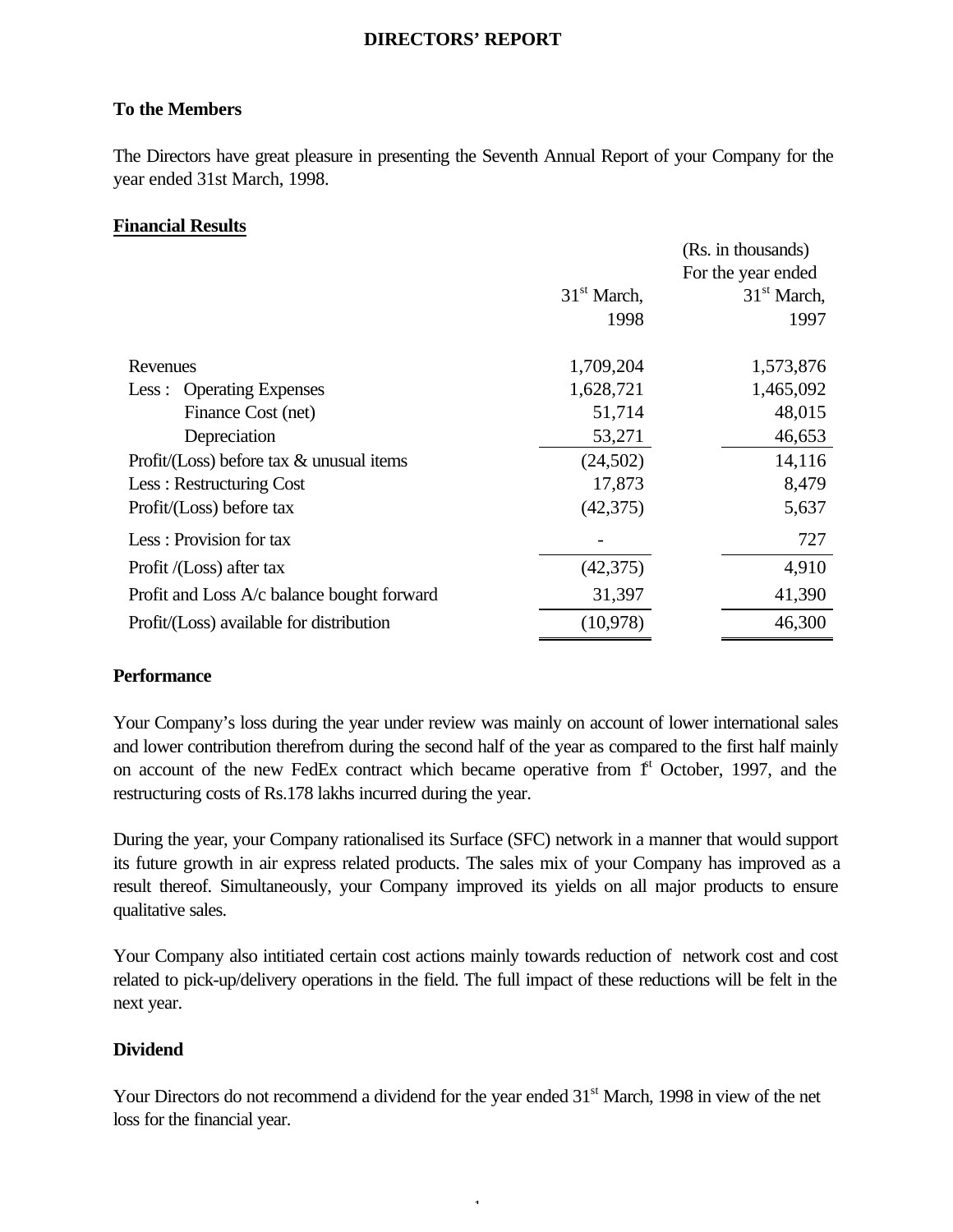# **Operations Review**

## **Revenue**

Notwithstanding a much lower industrial and export growth, your Company was able to record a 12% increase in the domestic sales. The growth in International Priority product was restricted to 2% for the year on account of the impact of the new FedEx contract as explained below. The year under review was one of consolidation to enable your Company to absorb the changes resulting from the Aviation activity and the FedEx direct entry into India.

## **International Services**

Your Company has signed a new 5 year Global Service Program Contract with Federal Express (FedEx), which became effective from 1st October, 1997. Under the new contract, the international bill consignee (AFR) sales, which earlier formed part of your Company's revenue, are now handled directly by FedEx on its entry into India. However, your Company has been appointed by FedEx as the sole preferred middleman/consolidator for its international products in India and will also be the exclusive pick-up/delivery agent for all FedEx's direct sales in India.

As per the new contract design, the initial drop in revenues and rates would be compensated by increase in operational earnings from growth in volumes through FedEx direct sales in the Indian market, over the term of the contract. Although the FedEx contract had an adverse impact on international sales and contribution during the second half of the financial year, which may be deemed to be in the nature of start up costs, your Company is confident that volumes will grow over the five year period of the contract which will benefit your Company in the future years.

## **Restructuring**

The restructure exercise which your Company had undertaken with the set up of the Aviation system, was completed during the financial year under consideration. Your Company's operation and distribution systems have been re-organised and a new organisation structure has been put in place to meet the challenges of the Aviation system and cater to future growth. This has therefore been a year of consolidation and capacity creation rather than of pure growth for your Company. The integration of the Aviation system into the Express Company to provide a seamless service on global standards, needed an interphase of people and sales product mixes with the emerging new technology which has now been accomplished.

## **Aviation System**

With the advent of the Aviation system, your Company has further strengthened its position as the leading player for domestic shipments and has an estimated market share of more than 36%. Significantly, the sales mix ratio of your Company during the past 3 years has changed in favour of the domestic sector. The ratio of domestic sales: international sales during the past 3 years was 45:55 for 1995-96, 54:46 for 1996-97 and 57:43 for 1997-98. Given your Company's strong domestic network and growth of the aviation system, this trend is expected to continue.

## **Interline arrangements**

Your Company has set up customs bonded warehouse at Chennai, Mumbai and Calcutta and transhipment facilities at all the 5 major domestic airports through which it operates, thus enabling it to facilitate movement of import/export cargo within India. Your Company has entered into appropriate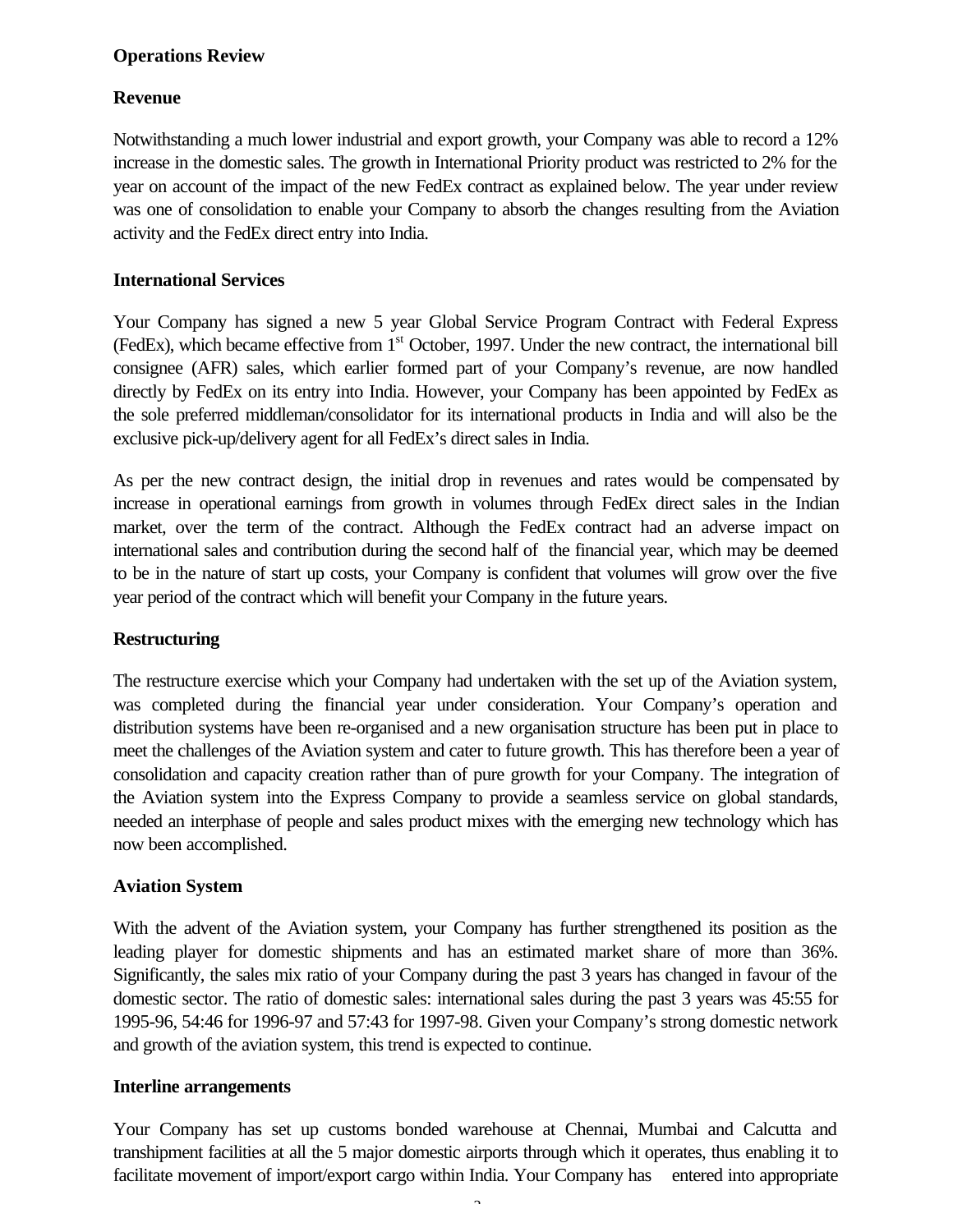Singapore Airlines, Swissair, Air Canada, Cargolux and FedEx for movement of interline cargo and this is expected to contribute a steady stream of revenue growth in the future.

# **Technology**

Your Company has been continuosly associated with reliability and speed. One of the important reasons for this has been the extensive use of technology in all operations. The technology used by your Company helps to track and trace every shipment. Your Company has installed PAMA (Permanently Assigned Multiple Access) which is the latest in VSAT technology and which is revolutionising the world. This technology will substantially upgrade the existing systems in term of speed and accuracy of carrying data. Further, your Company has made available, at the major metros, the facility of voice over VSAT which will enable cost effective communications for the future.

# **Superhub**

The Superhub project near Sahar Airport is nearing completion. Your Company expects to complete the interiors and commence commerical operations from the last quarter of the 1998-99 financial year. Your Company expects substantial savings arising from reduction in costs of rentals, communications, conveyance besides increase in package handling capacity and facilities.

# **Issue of convertible debentures**

Your Company has issued 23,00,000 debentures of the face value of Rs.100/- each aggregating to Rs.2300 lakhs to Newfields Holdings Limited. The debentures are convertible into equity shares of Rs.10/- each at a premium of Rs.65/- per share on  $31<sup>st</sup>$  July, 1998. The total number of new shares to be issued on conversion will be 30,66,667 shares, thus increasing the total number of issued shares of your Company from 88,50,000 shares to 119,16,667 shares and the issued capital of your Company from Rs.8,85,00,000/- to Rs.11,91,66,667/-

# **Subsidiary Company**

During the year, your Company has subsribed to the Rights issue of 100 lakhs shares of Rs.10 each, aggregating to Rs.1000 lakhs of Blue Dart Aviation Limited – a 100% subsidiary.

The turnover of Blue Dart Aviation Limited for the year was Rs.5493.52 lakhs (previous year Rs.4260.94 lakhs) on which the Company has reported an operating profit of Rs,405.54 lakhs as compared to an operating loss of Rs.153.44 lakhs for the previous year. Blue Dart Aviation Limited has shown a massive improvement in performance during the current year by reducing its net loss from Rs.513.64 lakhs in 1996-97 to Rs.160.82 lakhs in 1997-98. The previous year figures reflect an operating period of 9.5 months as compared to a full year's operation during the current period. The results reflect an encouraging trend.

The Directors' Report and the audited accounts of the subsidiary company are annexed, as required under Section 212 of the Companies Act, 1956.

# **Outlook for the future**

Your Company has created a very strong and reliable express cargo Aviation system in the country, which is ahead of any of its competitors. This will form the basis on which your Company will continue to grow and increase its market share in the domestic sector. Your Company has created an entry barrier for its competitors and also carved a special niche for its products. Your Company is today the only Company to offer multi-modal integrated products in India. Your Directors envisage a very

 $\tilde{ }$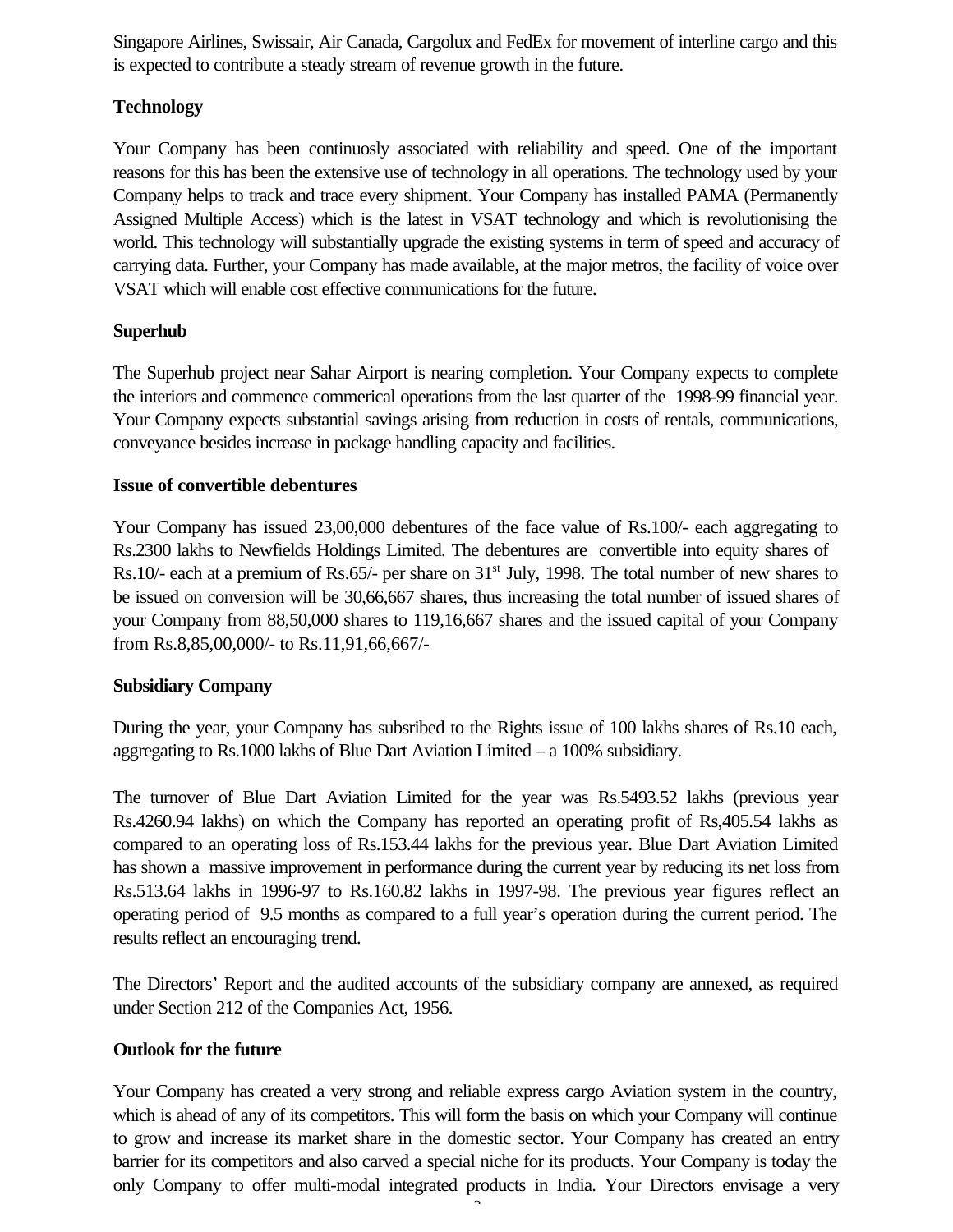expected to perform well in the future.

# **Particulars regarding conservation of energy, technology absorption and foreign exchange earnings and expenditure***.*

The particulars regarding foreign exchange earnings and expenditure are annexed hereto as Annexure "A" and forms part of this report. Since your Company does not own any manufacturing facility, the other particulars in the Companies (Disclosure of Particulars in the Report of the Board of Directors' Rules, 1988) are not applicable.

# **Employees**

Your Company has in place some very effective human resource development systems to enhance employee satisfaction in the form of Guaranteed Fair Treatment Policy (GFTP), Survey Feedback Action (SFA) and Subsidised Tuition Education Plan (STEP). These enable your Company to address employee concerns in a timely manner besides keeping a continuously open channel for employees to participate in your Company's progress and also their individual growth.

Your Company is grateful to the employees for their continued dedicated and committed services and for their co-operation and support in the growth of your Company.

The statement showing particulars of employees pursuant to Section 217(2A) of the Companies Act, 1956 is annexed hereto as Annexure `B' and forms part of this report.

# **Directors**

In accordance with the requirement of the Companies Act, 1956 and Articles of Association of the Company, Air Marshal S.S.Ramdas (Retd.) retires by rotation, and being eligible, offers himself for reappointment.

# **Fixed Deposits**

Your Company has not accepted any deposits from the public under Section 58A of the Companies Act, 1956.

# **Auditors**

The auditors Arthur Andersen & Associates, retire at the forthcoming Annual General Meeting and being eligible, offer themselves for re-appointment.

# **Acknowledgement**

Your Directors place on record their gratitude for the co-operation and support given to your Company by financial institutions, your Company's bankers, customers, solicitors, suppliers and shareholders.

 $\overline{a}$ 

For and on behalf of the Board of Directors

Tushar K. Jani **Clyde C. Cooper** Chairman Managing Director

**Khushroo M. Dubash Suresh G. Sheth** Director Director Director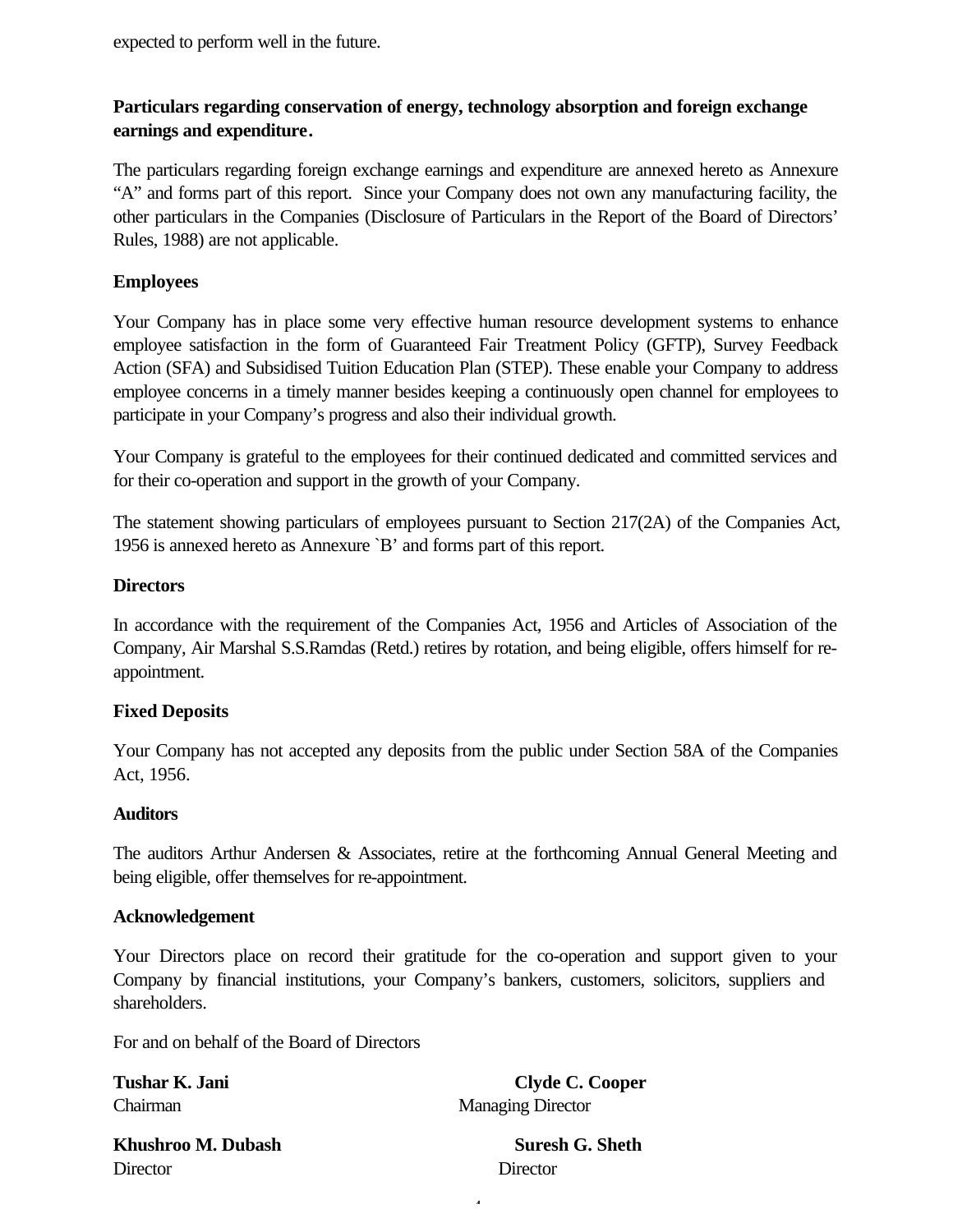**Director** 

Mumbai :  $26<sup>th</sup>$  June, 1998

# **ANNEXURE TO THE DIRECTORS' REPORT ANNEXURE `A'**

## **PARTICULARS REGARDING CONSERVATION OF ENERGY, TECHNOLOGY ABSORPTION AND FOREIGN EXCHANGE EARNINGS AND EXPENDITURE**

### **A) Earnings in Foreign Currency**

Earnings in foreign currency for pick-up charges and the distribution of international shipments in India amounting to Rs.280,730,226 (1997 – Rs.187,115,792).

## **B) Expenditure in Foreign Currency**

Expenditure in foreign currency for the distribution of international shipments outside India, professional fees, foreign travel and training amounting to Rs.258,587,263 (1997 – Rs.238,301,986).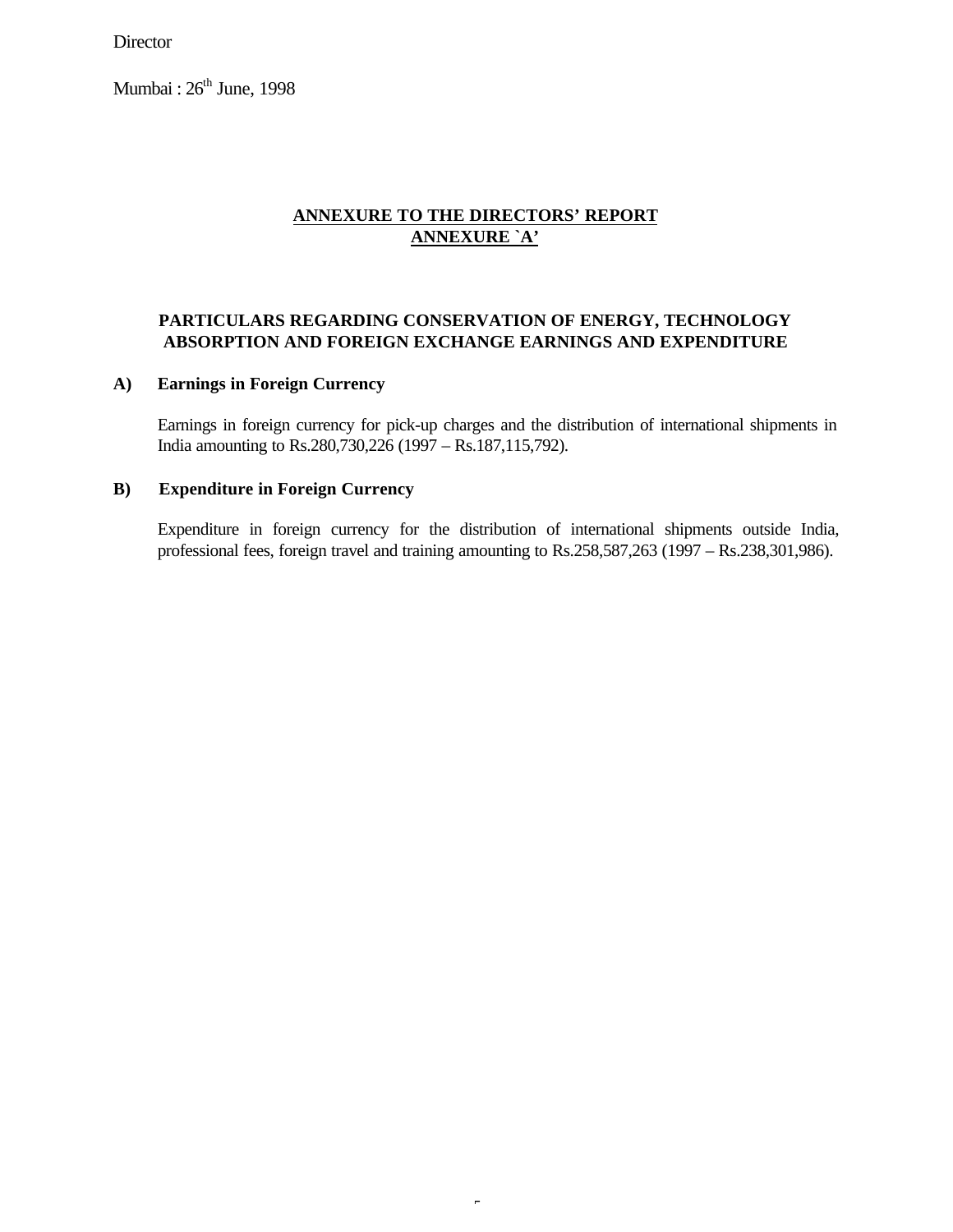#### **ANNEXURE TO THE DIRECTORS' REPORT ANNEXURE 'B'**

Statement of particulars of employment pursuant to the provision of Section 217(2A) of the Companies Act, 1956, read with the Companies' (Particulars of Employees) Rules, 1975

and forming part of the Director's report for the year ended on March 31, 1998

A) Employed throughout the year and were in receipt of remuneration aggregating to not less than Rs.3,00,000/- p.a.

| <b>NAME OF</b>          | <b>QUALIFICATION</b>                                                       | <b>DATE OF</b> | <b>REMUNERATION</b> | <b>DESIGNATION</b>                                 | AGE | <b>EXP</b> |                                                       | <b>LAST EMPLOYED</b>                  |
|-------------------------|----------------------------------------------------------------------------|----------------|---------------------|----------------------------------------------------|-----|------------|-------------------------------------------------------|---------------------------------------|
| <b>EMPLOYEE</b>         |                                                                            | <b>JOINING</b> | <b>RECEIVED</b>     |                                                    |     | (NO OF     | <b>NAME OF</b>                                        | <b>DESIGNATIOIN</b>                   |
|                         |                                                                            |                |                     |                                                    |     | YRS)       | <b>COMPANY</b>                                        |                                       |
| ADI SOONAWALA           | B.A                                                                        | 01/12/83       |                     | 328,230 SR.MGR-REV                                 | 41  | 19         | THOMAS COOK                                           | <b>COUNTER STAFF</b>                  |
| AMOD DASGUPTA           | <b>B.A.POST GRADUATE</b><br><b>DIPLOMA IN BUSINESS</b><br>MANAGEMENT       | 01/03/95       |                     | 481,323 GEN.MANAGER-EAST                           | 44  | 21         | <b>PRAKASH</b><br><b>ROADLINES</b><br><b>LIMITED</b>  | ZONAL MANAGER-EAST                    |
| ANIL KHANNA             | BSC, MBA                                                                   | 15/06/92       |                     | 824,553 VP.REV - WEST I                            | 42  | 18         | <b>M/S STP LTD</b>                                    | MARKETING MGR.                        |
| ARUN S KULKARNI         | BSC (HONS)<br><b>GRADUATE DIPLOMA</b><br>IN MATERIALS<br><b>MANAGEMENT</b> | 04/03/91       |                     | 791,221 VP REG & IND AFFAIRS                       | 49  | 27         | SH DHOOTA<br>PAPESHWAR LTD                            | COMMERCIAL MGR.                       |
| ASHOKA K.JAIN           | <b>B.COM(HONS)</b><br>M.A-SOCIOLOGY<br>PG.D.B.M.(XLRI)                     | 04/05/87       |                     | 1,534,361 SR.V.P-NORTH                             | 45  | 19         | <b>KEGG FARMS LTD.</b>                                | MANAGER (CORP.DIV)                    |
| <b>BALFOUR MANUEL</b>   | <b>B.A.ECONOMICS</b>                                                       | 01/12/83       |                     | 340,244 SR METRO SALES MGR                         | 37  | 14         |                                                       |                                       |
| <b>CLYDE COOPER</b>     | <b>B.A.HONS</b>                                                            | 06/04/91       |                     | 1,166,025 MANAGING DIRECTOR                        | 44  | 19         | <b>BUSINESS</b>                                       |                                       |
| DODDA BASAPPA M         | M.COM                                                                      | 07/01/87       |                     | 318,493 REG CONTROLLER -STH 2                      | 40  | 17         | <b>MODI RUBBER LTD</b>                                | <b>ACCOUNTANT</b>                     |
| <b>GOPINATH MENON</b>   | <b>B.COM</b>                                                               | 01/11/91       |                     | 737,787 VP - SOUTH -2                              | 44  | 23         | PATEL ROADWAYS<br>LTD                                 | ZONAL SALES MGR.                      |
| <b>KARTIK PANDIT</b>    | <b>B.COM (HONS)</b><br>LLB, FCA                                            | 22/04/94       |                     | 759,040 VP TAX AUDIT &<br><b>CO.AFFAIRS</b>        | 43  | 15         | <b>SYNTHETICS AND</b><br>CHEMICALS LTD                | SR.MANAGER ACCTS &<br><b>TAXATION</b> |
| KHUSHROO DUBASH         | <b>B.SC</b>                                                                | 06/04/91       |                     | 1,037,100 WHOLE TIME DIRECTOR                      | 44  | 18         | <b>BUSINESS</b>                                       |                                       |
| K.RAGHVENDRA            | <b>B.COM(HONS)</b><br><b>DIP IN PMIR</b>                                   | 08/04/92       |                     | 318,201 GM -HR & EMP REL                           | 37  | 13         | J.K.SYNTHETICS LTD ASST.MGR-HR                        |                                       |
| KRISHNAN T.A.           | M.COM                                                                      | 01/12/86       |                     | 346.329 G.M.-NORTH                                 | 34  | 13         | M/S.AIRTECM (P)<br>LTD                                | <b>SALES OFFICER</b>                  |
| LT.CDR A.S.ANANTH       | <b>B.SC</b>                                                                | 01/04/93       |                     | 355,387 SR.MGR-ISO ALL INDIA                       | 47  | 27         | <b>INDIAN NAVY</b>                                    |                                       |
| <b>MALCOLM MONTEIRO</b> | B.TECH.ELEC(IIT-B)<br>P.G.D.M.(IIM-AHD)                                    | 22/05/89       |                     | 1,604,646 SR.VP SALES & SYSTEMS                    | 45  | 21         | ORSON ELEC.LTD                                        | <b>GR.GM - MFG. DIRECTOR</b>          |
| NANDE MILIND G          | <b>B.COM</b>                                                               | 01/08/89       |                     | 311,356 MGR SYSTEMS                                | 33  | 14         | <b>EXCELLO</b><br><b>SOFTWARE</b><br><b>SERVICES</b>  | SR.EXEC                               |
| PERCY DHUNJISHA         | B.COM, AICWA, FCA                                                          | 14/08/89       |                     | 1,894,507 SR.V.P & GROUP FINANCE<br><b>OFFICER</b> | 52  | 27         | <b>GERMAN REMEDIES</b>                                | SYS&PLANNING:MGR                      |
| PEREIRA MCWEN           | <b>B.SC</b>                                                                | 05/06/90       |                     | 312,587 MGR-SYSTEM                                 | 34  | 11         | <b>JOY ICECREAMS</b><br>P.LTD                         | PROGRAMMER ANALYST<br>EDP-IN-CHARGE   |
| PRADEEP R APTE          | <b>B.A.DIP IN COMP.PROG</b>                                                | 25/04/92       |                     | 314,734 MGR-SYSTEM                                 | 33  | 12         | <b>SOFT PLUS</b><br><b>COMPUTER</b><br>SERVICES P.LTD | <b>SYSTEM ANALYST</b>                 |
| PRADEEP VERMA           | <b>B.A(HONS).ECONOMICS</b><br><b>MBA</b>                                   | 01/03/95       |                     | 737,428 VP-SYSTEM                                  | 42  | 19         | NETWORK LIMITED                                       | <b>MANAGER - ISD</b>                  |
| <b>RAJINDER RASTOGI</b> | <b>B.A.ECONOMICS (HONS)</b>                                                | 20/05/96       |                     | 376,189 SR.MGR (AIR EXP.FR INT)                    | 59  | 26         | <b>AIR FRANCE</b>                                     | <b>DEPUTY SALES MGR</b>               |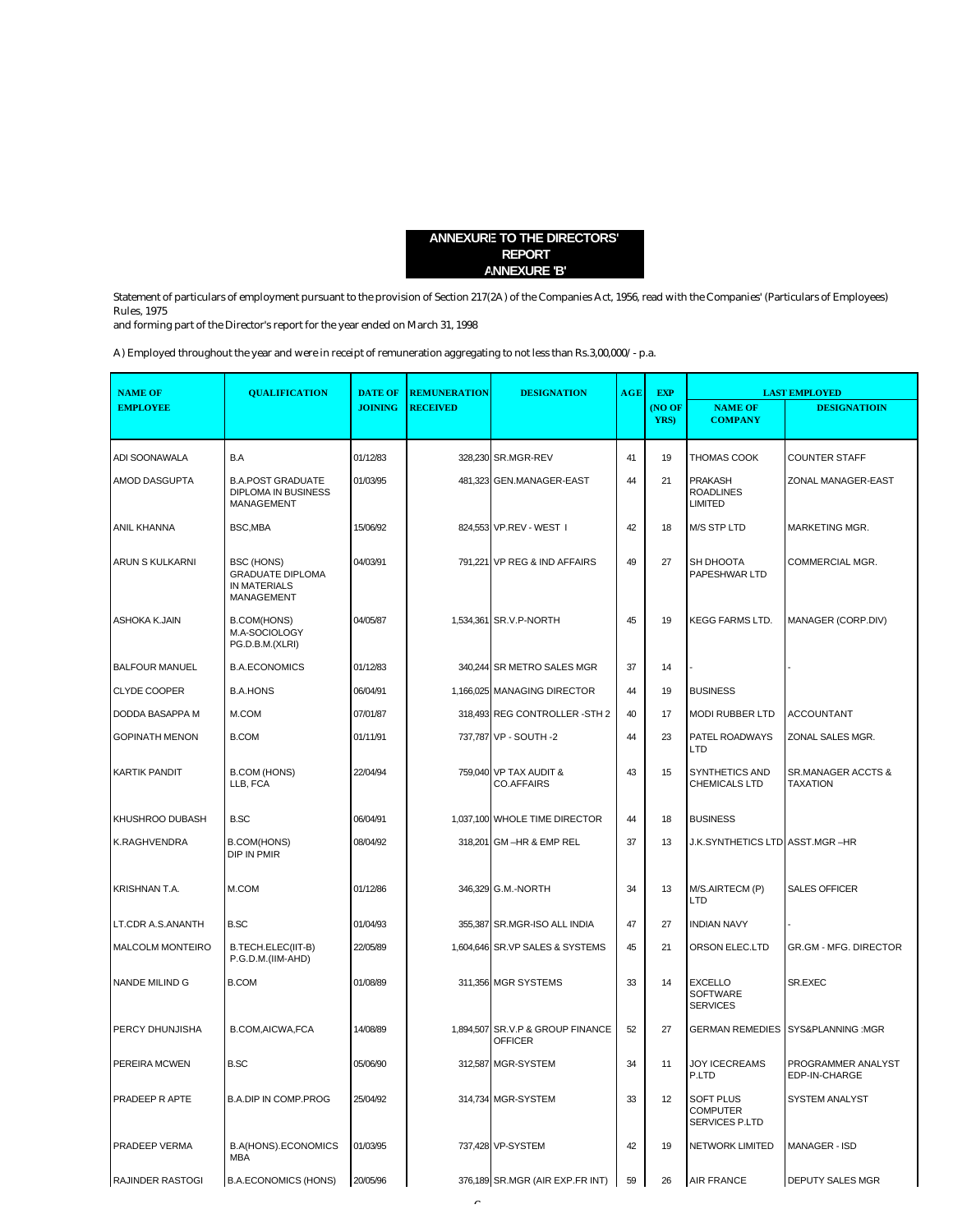| <b>RAVINDRAN G</b>        | M.A.(PMIR)M.PHIL                                            | 26/06/95 | 1,250,390 SR.VP HRD                                     | 40 | 20 | THE ACADEMY                                 | <b>DIRECTOR</b>                                 |
|---------------------------|-------------------------------------------------------------|----------|---------------------------------------------------------|----|----|---------------------------------------------|-------------------------------------------------|
| <b>SANJAY MOHAN</b>       | <b>B.COM</b>                                                | 27/03/97 | 429,183 G.M.-BUS.LOG                                    | 37 | 16 | DIXON UTILITIES &<br><b>EXPORTS LIMITED</b> | DY.GEN MGR                                      |
| SHARMA R.K.               | <b>B.COM</b>                                                | 16/06/84 | 310,798 SR.BR.MANAGER                                   | 53 | 31 | <b>FREE LANCING</b>                         | <b>CONSULTANT</b>                               |
| <b>SHEKHAR VISVANATH</b>  | <b>B.COM,FELLOWSHIP IN</b><br><b>HOSPITALITY MGMT (USA)</b> | 15/09/94 | 320,756 GM-TRAINING &<br>PUBLIC RELATIONS               | 35 | 15 | <b>INDIAN HOTELS</b>                        | F&B MGR HOD F&B                                 |
| <b>TULSI MIRCHANDANEY</b> | B.A                                                         | 01/11/95 | 805,195 SR.VP FREIGHT INTL                              | 47 | 28 | JET AIR LIMITED                             | AREA MANAGER - NORTH<br><b>DIVISION</b>         |
| <b>TUSHAR CHITNIS</b>     | B.COM., FCA                                                 | 01/06/96 | 1,020,987 CHIEF FINANCE OFFICER                         | 46 | 21 | <b>WHIRLPOOL</b>                            | <b>VP.FINANCE-TREASURY &amp;</b><br><b>ADMN</b> |
| <b>TUSHAR JANI</b>        | B.SC (HON)                                                  | 06/04/91 | 1,103,152 CHAIRMAN & WHOLE<br><b>TIME DIRECTOR</b>      | 43 | 24 | <b>BUSINESS</b>                             |                                                 |
| YOGESH DHINGRA            | B.COM(HONS), ACA                                            | 20/04/92 | 515,975 V.P. & CORPORATE<br><b>CONTROLLER ALL INDIA</b> | 36 | 12 | DUNEZ SOGEA<br><b>BORIE SAE</b>             | <b>MANAGER ACCOUNTS</b>                         |

#### **B) Employed for part of the year and were in receipt of remuneration aggregating to not less than Rs.25000/- per month.**

| <b>NAME OF</b><br><b>EMPLOYEE</b>    | <b>QUALIFICATION</b>                    | <b>DATE OF</b><br><b>JOINING</b> | <b>REMUNERATION</b><br><b>RECEIVED</b> | <b>DESIGNATION</b>                        | AGE | <b>EXP</b><br>(NOOF)<br>YRS) | <b>NAME OF</b><br><b>COMPANY</b>            | <b>LAST EMPLOYED</b><br><b>DESIGNATIOIN</b> |
|--------------------------------------|-----------------------------------------|----------------------------------|----------------------------------------|-------------------------------------------|-----|------------------------------|---------------------------------------------|---------------------------------------------|
| <b>BASHIR SHEIKH</b>                 | <b>B.SC</b>                             | 11/08/97                         |                                        | 204187 GM-SOUTH 2                         | 44  | 12                           | THE ARVIND MILLS<br><b>LTD</b>              | <b>CIRCLE BUS-MGR</b>                       |
| B.RAJAGOPALAN                        | M.COM                                   | 04/03/91                         |                                        | 280698 SR.MGR OPS-WEST                    | 38  | 16                           | <b>EURO INDIAN</b><br>PHARMA                | <b>LOGISTICS EXECUTIVE</b>                  |
| <b>DINESH</b><br><b>MIRCHANDANEY</b> | <b>INTER ARTS</b>                       | 16/05/96                         |                                        | 126374 HEAD OF SERVICE<br><b>QUALITY</b>  | 40  | 14                           | <b>JET AIR LTD</b>                          | <b>GEN.MGR-MKT</b>                          |
| <b>JAISHREE PAWASKAR</b>             | <b>B.COM.,ICWAI</b>                     | 24/11/95                         |                                        | 84215 SR.MGR-AUDIT &<br><b>METHODS</b>    | 42  | 22                           | <b>SYNTHETICS &amp;</b><br><b>CHEMICALS</b> | <b>SR.MGR FINANCE</b>                       |
| <b>J.S.SABHARWAL</b>                 | <b>B.SC</b>                             | 01/08/96                         |                                        | 9730739 CHIEF EXECUTIVE<br><b>OFFICER</b> | 51  | 31                           | UNILEVER PLC<br><b>LONDON</b>               | OPERATIONS EXECUTIVE                        |
| <b>NINA FERNANDES</b>                | M.A., DIPLOMA IN<br><b>BUSINESS ADM</b> | 03/05/93                         |                                        | 89991 SR.MGR-HUMAN<br><b>RESOURCES</b>    | 34  | 11                           | <b>HOECHTS</b>                              | SR.EXEC                                     |
| <b>PRADEEP BONDE</b>                 | <b>B.SC-MMS</b>                         | 22/04/97                         |                                        | 454,250 GM-MKTG                           | 35  | 9                            | ABN AMRO BANK                               | <b>MKTG.MGR</b>                             |

**Notes :**

1. Remuneration shown above includes Salary, Taxable allowances, value of perquisites as per Income Tax Rules, 1962 and Company's contribution to Provident Fund, Family Pension Fund & Superannuation

2. The Nature of employment in all cases is contractual 3. None of the employees mentioned above is a relative of any Director of the Company.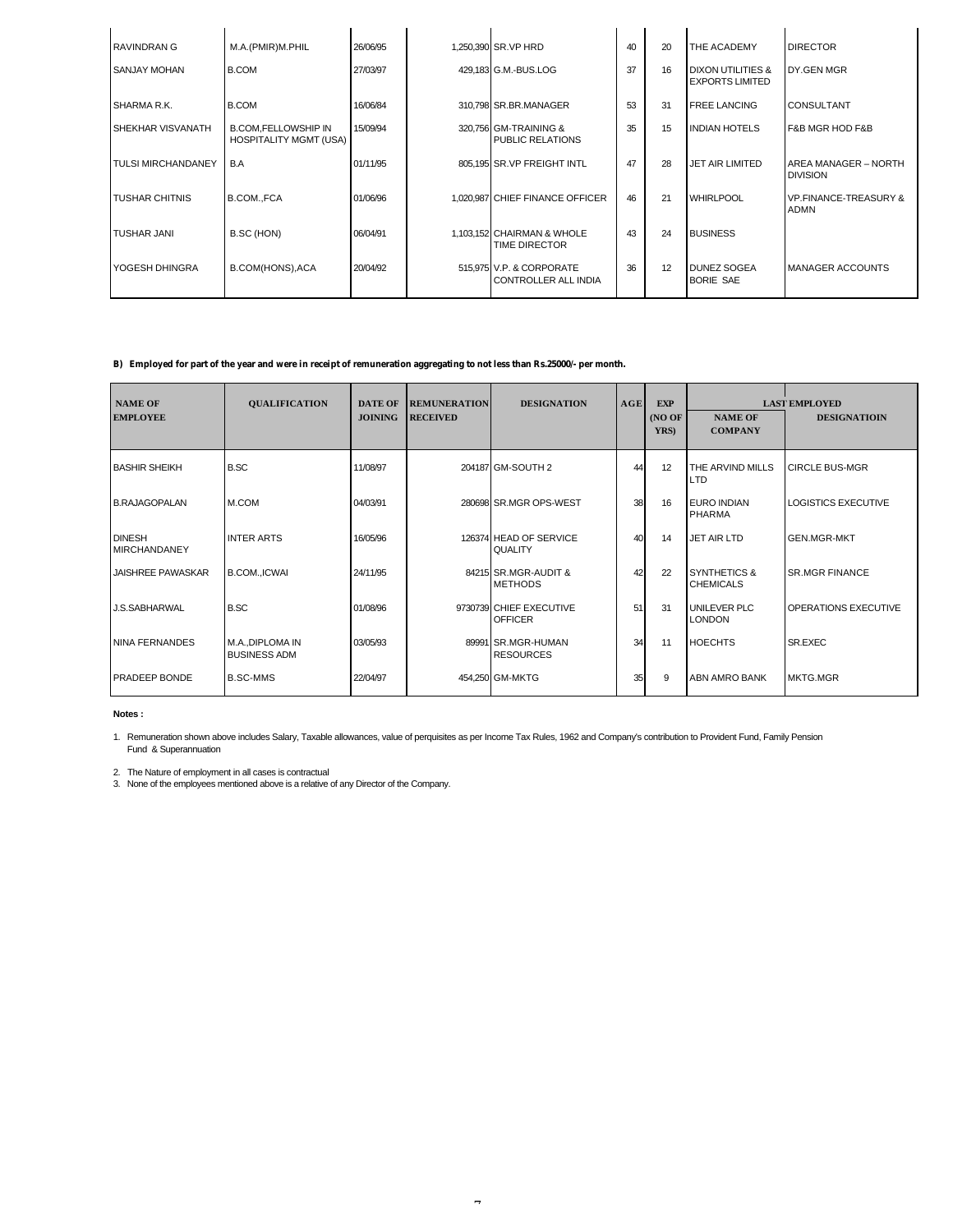## **BLUE DART EXPRESS LIMITED AUDITORS' REPORT**

### **To the Members of**

BLUE DART EXPRESS LIMITED

We have examined the accompanying balance sheet of BLUE DART EXPRESS LIMITED at March 31, 1998 and the related statements of profit and loss and cash flows for the year then ended. We have obtained all the information and explanations which, to the best of our knowledge and belief, were necessary for the purposes of our examination.

In our opinion, the financial statements referred to above give a true and fair view of the state of affairs of BLUE DART EXPRESS LIMITED at March 31, 1998 and of its loss and cash flows for the year then ended. The balance sheet and the related statement of profit and loss are in agreement with the books of account and are presented in the manner required by the Companies Act, 1956. Further, in our opinion, the Company has maintained proper books of account as required by law insofar as appears from our examination of those books.

We have also examined the matters specified in paragraphs 4 and 5 of the Manufacturing and Other Companies (Auditor's Report) Order, 1988 for the year ended March 31, 1998 as they relate to the Company. Our report thereon is annexed.

 $\alpha$ 

Arthur Andersen & Associates Chartered Accountants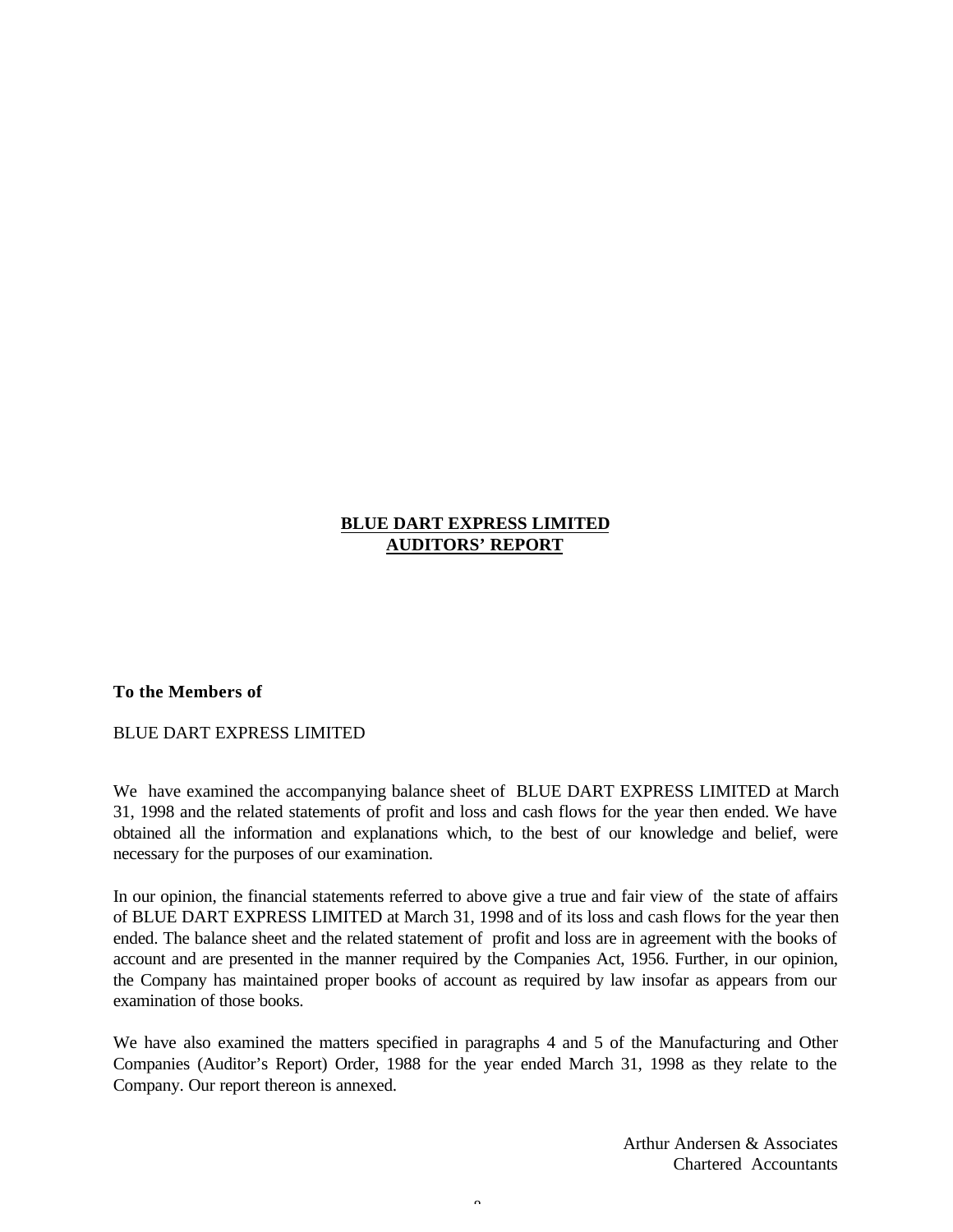…………sd/-…………. **Narayan K.Seshadri** Partner

Mumbai June 26, 1998

### **BLUE DART EXPRESS LIMITED ANNEXURE TO AUDITORS' REPORT – MARCH 31, 1998**

- 1. The Company has maintained proper records showing full particulars, including quantitative details and situation, of the majority of its fixed assets. We are informed that management verifies its fixed assets on a rotational basis and that no material discrepancies were noted on the fixed assets verified during the year. In our opinion, the frequency of physical verification is reasonable.
- 2. The fixed assets of the Company have not been revalued during the year.
- 3. The Company does not have any stocks of finished goods, stores, spare parts or raw materials.
- 4. The Company has not taken any loans, secured or unsecured, from companies, firms or other parties listed in the register maintained under Section 301 of the Companies Act, 1956 and /or from companies under the same management as defined under Section 370(1B) of the Companies Act, 1956.
- 5. The Company has not granted any loans, secured or unsecured, to companies, firms or other parties listed in the register maintained under Section 301 of the Companies Act, 1956. The Company has granted unsecured loans to a company under the same management as defined under Section 370(1B) of the Companies Act, 1956. The rates of interest and other terms and conditions of such loans are, prima facie, not prejudicial to the interest of the Company.
- 6. The Company has given interest-free advances in the nature of loans to its employees and is recovering the principal amounts as stipulated.
- 7. In our opinion, the internal control procedures of the Company relating to the purchase of packing materials, equipment and other assets are adequate and commensurate with the size of the Company and the nature of its business.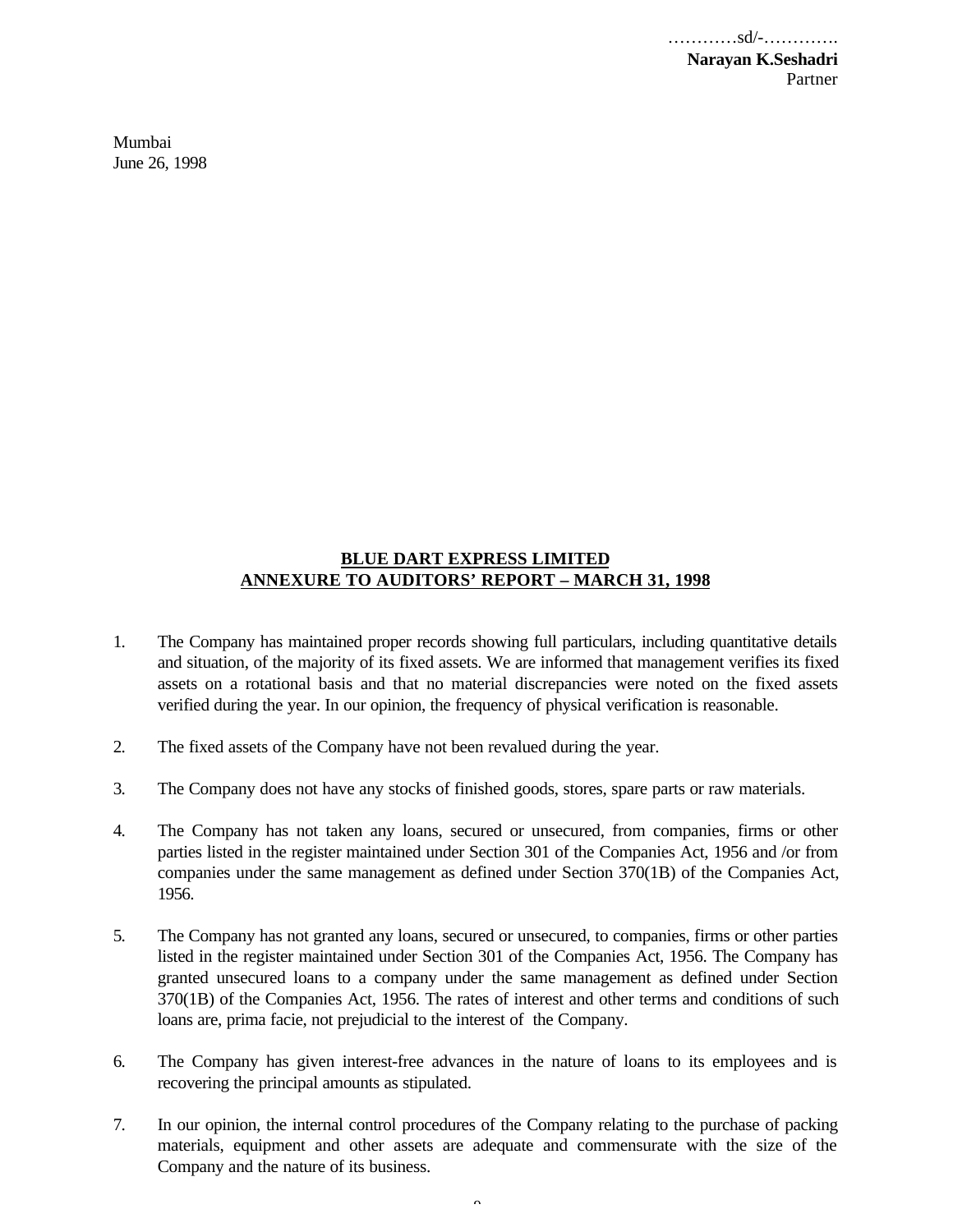- 8. In our opinion and according to the information and explanations given to us, the transactions of sale of services made in pursuance of contracts or arrangements entered in the register maintained under Section 301 of the Companies Act, 1956, and aggregating during the year to Rs.50,000 or more in respect of each party, were made at prices which are reasonable having regard to the prices at which similar transactions were made with other parties.
- 9. The Company has not accepted any deposits from the public to which the directives issued by the Reserve Bank of India and the provisions of Section 58A of the Companies Act, 1956 and the rules framed thereunder apply.
- 10. The Company's activities do not generate any by-products or scrap.
- 11. In our opinion, the Company has an internal audit system, which is generally commensurate with its size and the nature of its business.
- 12. The Central Government has not prescribed the maintenance of cost records by the Company under Section 209(1) (d) of the Companies Act, 1956.
- 13. The Company has generally been regular in depositing Provident Fund and Employees' State Insurance dues with the appropriate authorities.
- 14. According to the records of the Company, and as per the information and explanations given to us, there were no amounts outstanding at March 31, 1998 in respect of undisputed income-tax, wealthtax, sales-tax, customs duty and excise duty which were outstanding for a period of more than six months from the date they became payable.
- 15. On the basis of our examination of the books of account, and according to the information and explanation given to us, no personal expenses have been charged to the statement of profit and loss, for the year ended March 31, 1998.
- 16. The Company is not an industrial undertaking within the meaning of Section 3(1) (o) of the Sick Industrial Companies (Special Provisions) Act, 1985.

## **In respect of services activities-**

- 17. In our opinion, the Company has a reasonable system of recording receipts, issues and consumption of packing materials, commensurate with its size and the nature of its business. The nature of the activities carried out by the Company are such that the allocation of materials consumed to relative jobs and the allocation of man-hours utilised to relative jobs is not required.
- 18. In our opinion, the Company has reasonable system of authorisation at proper levels and an adequate system of internal control commensurate with its size and the nature of its business, for the issue of packing material.

Arthur Andersen & Associates Chartered Accountants

> …………sd/-…………. **Narayan K.Seshadri** Partner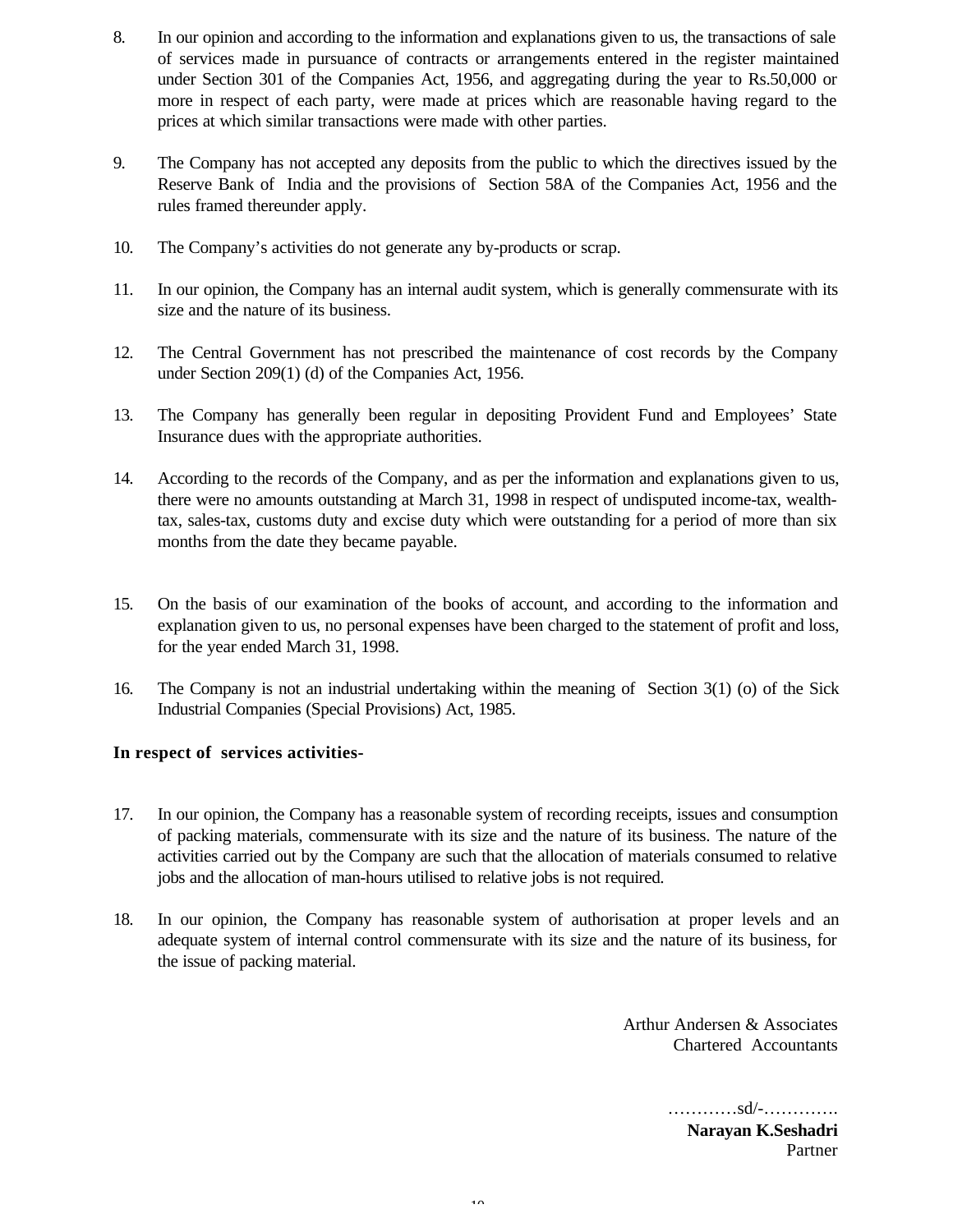Mumbai June 26, 1998

### **BLUE DART EXPRESS LIMITED BALANCE SHEET -- MARCH 31, 1998**

**(All amounts in thousands of Rupees, unless otherwise indicated)**

**Note 1998 1997**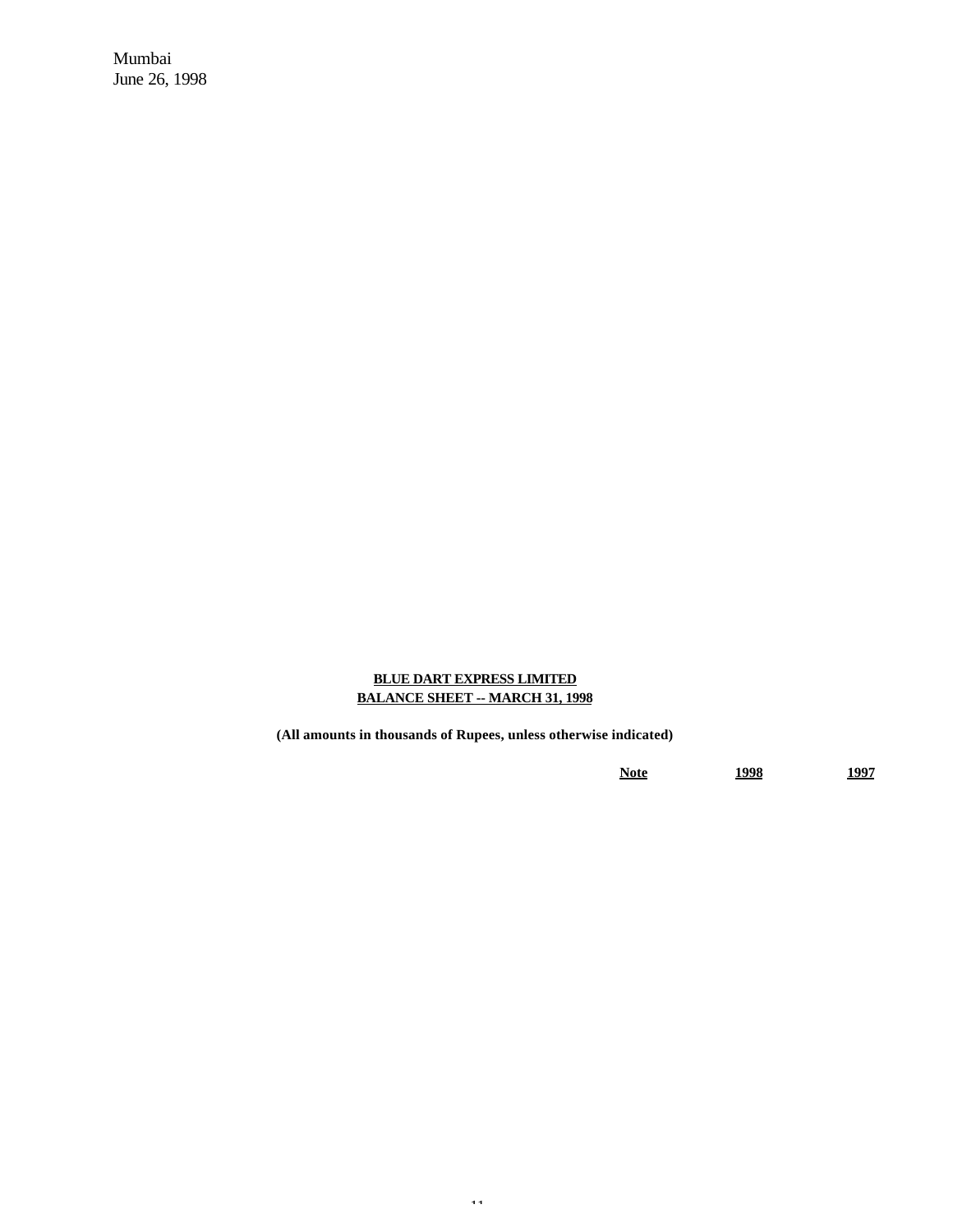| <b>SHAREHOLDERS' FUNDS</b>                        |                       |            |            |
|---------------------------------------------------|-----------------------|------------|------------|
| Share capital                                     | 3                     | 88,165     | 88,164     |
| Reserves and surplus                              | $\overline{4}$        | 461,754    | 504,113    |
|                                                   |                       | 549,919    | 592,277    |
| Fully convertible debentures<br><b>LOAN FUNDS</b> | 5                     | 204.935    |            |
| Secured loans                                     | 6                     | 602,173    | 527,731    |
| Unsecured loans                                   | 7                     | 47,573     | 138,425    |
|                                                   |                       | 649,746    | 666,156    |
|                                                   |                       | 1,404,600  | 1,258,433  |
| <b>APPLICATION OF FUNDS</b>                       |                       |            |            |
| <b>FIXED ASSETS</b>                               | $2(a)$ , (e), (h) & 8 |            |            |
| Cost                                              |                       | 631,342    | 592,203    |
| Accumulated depreciation and amortisation         |                       | (149, 198) | (99, 475)  |
| Lease terminal adjustment                         |                       | 31,330     | 11,004     |
| Net book value                                    |                       | 513,474    | 503,732    |
| Capital work-in-progress                          |                       | 302,438    | 189,821    |
| Capital advances                                  |                       | 1,818      | 8,480      |
|                                                   |                       | 817,730    | 702,033    |
| <b>INVESTMENTS</b>                                | $2(b)$ & 9            | 200,485    | 100,425    |
| <b>CURRENT ASSETS, LOANS AND ADVANCES</b>         |                       |            |            |
| Sundry debtors                                    | 10(a)                 | 319,257    | 326,440    |
| Cash and bank balances                            | 10(b)                 | 45,996     | 102,841    |
| Loans and advances                                | 10(c)                 | 324,405    | 356,362    |
|                                                   |                       | 689,658    | 785,643    |
| <b>CURRENT LIABILITIES AND PROVISIONS</b>         |                       |            |            |
| <b>Current liabilities</b>                        | 11(a)                 | (338, 537) | (332, 111) |
| Provisions                                        | 11(b)                 | (3,674)    | (16, 648)  |
|                                                   |                       | (342, 211) | (348, 759) |
| Net current assets                                |                       | 347,447    | 436,884    |
| <b>MISCELLANEOUS EXPENDITURE</b>                  |                       |            |            |
| (to the extent not written off or adjusted)       | $2(c)$ & 12           | 38,938     | 19,091     |
|                                                   |                       | 1,404,600  | 1,258,433  |

The accompanying notes 1 to 27 are an integral part of this balance sheet.

|                         |                                                              | $\ldots \ldots \ldots \ldots \ldots \ldots$<br>Tushar K Jani<br>Chairman                         | Clyde C Cooper<br><b>Managing Director</b>                                                                               |
|-------------------------|--------------------------------------------------------------|--------------------------------------------------------------------------------------------------|--------------------------------------------------------------------------------------------------------------------------|
|                         |                                                              | Khushroo M Dubash<br>Director                                                                    | Suresh G Sheth<br>Director                                                                                               |
|                         | Arthur Andersen & Associates<br><b>Chartered Accountants</b> | $\ldots \ldots \ldots \ldots \ldots \ldots \ldots$<br>Air Marshal S.S.Ramdas (Retd.)<br>Director | Tushar Chitnis<br><b>Chief Financial Officer</b>                                                                         |
| Mumbai<br>June 26, 1998 | Narayan K.Seshadri<br>Partner                                |                                                                                                  | $\ldots \ldots \ldots \ldots \ldots \ldots$ sd/- $\ldots \ldots \ldots$<br>Rambhau R.Kenkare<br>General Manager: Legal & |

Company Secretary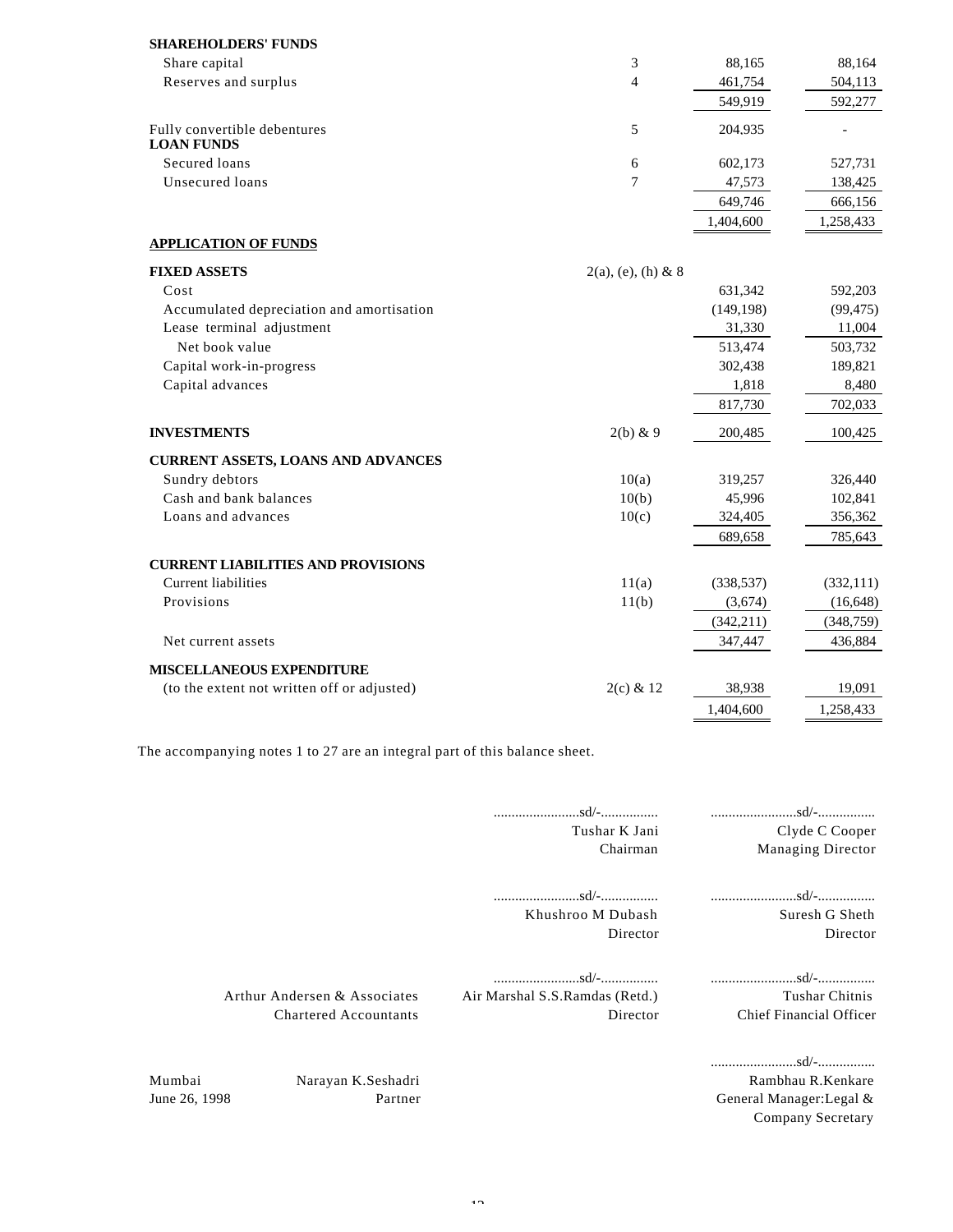#### **BLUE DART EXPRESS LIMITED STATEMENT OF PROFIT AND LOSS FOR THE YEAR ENDED MARCH 31, 1998**

#### **(All amounts in thousands of Rupees, unless otherwise indicated)**

|                                               | <b>Note</b> | 1998        | 1997        |
|-----------------------------------------------|-------------|-------------|-------------|
| <b>REVENUES</b>                               |             |             |             |
| Service charges                               | 2(d)        | 1,608,479   | 1,486,521   |
| Lease rentals                                 | $2(e)$ & 13 | 100,725     | 87,355      |
|                                               |             | 1,709,204   | 1,573,876   |
| <b>OPERATING COSTS</b>                        |             |             |             |
| Freight, handling and servicing costs         | 14          | (1,158,594) | (995, 131)  |
| Employee costs                                | $2(f)$ & 15 | (240, 625)  | (223, 594)  |
| Selling and administration expenses           | 16          | (115,825)   | (137, 287)  |
| Establishment costs                           | 17          | (113, 677)  | (109,080)   |
|                                               |             | (1,628,721) | (1,465,092) |
| Profit before tax, interest, depreciation and |             |             |             |
| Unusual item                                  |             | 80,483      | 108,784     |
| Depreciation and amortisation                 | $2(a)$ & 8  | (53,271)    | (46, 653)   |
| Interest expense                              | 18          | (70, 374)   | (65, 823)   |
| Interest income                               | 19          | 18,660      | 17,808      |
| (Loss)/Profit before tax and unusual item     |             | (24, 502)   | 14,116      |
| Restructuring cost                            | 20          | (17, 873)   | (8, 479)    |
| (Loss)/Profit before tax                      |             | (42, 375)   | 5,637       |
| Provision for tax                             | 2(i)        |             | (727)       |
| Net (Loss)/profit after tax for the year      |             | (42, 375)   | 4,910       |
| Profit and loss account, beginning of year    |             | 31,397      | 41,390      |
| Profit available for appropriation            |             | (10,978)    | 46,300      |
| Proposed dividend                             |             |             | (13,275)    |
| Corporate tax on proposed dividend            |             |             | (1,328)     |
| Transfer to general reserve                   | 4           |             | (300)       |
| Profit and loss account, end of year          | 4           | (10,978)    | 31,397      |

The accompanying notes 1 to 27 are an integral part of this statement.

|                                                              | $\ldots \ldots \ldots \ldots \ldots \ldots \ldots$<br>Tushar K Jani<br>Chairman | Clyde C Cooper<br><b>Managing Director</b>       |
|--------------------------------------------------------------|---------------------------------------------------------------------------------|--------------------------------------------------|
|                                                              | Khushroo M Dubash<br>Director                                                   | Suresh G Sheth<br>Director                       |
| Arthur Andersen & Associates<br><b>Chartered Accountants</b> | Air Marshal S.S. Ramdas (Retd.)<br>Director                                     | Tushar Chitnis<br><b>Chief Financial Officer</b> |
|                                                              |                                                                                 |                                                  |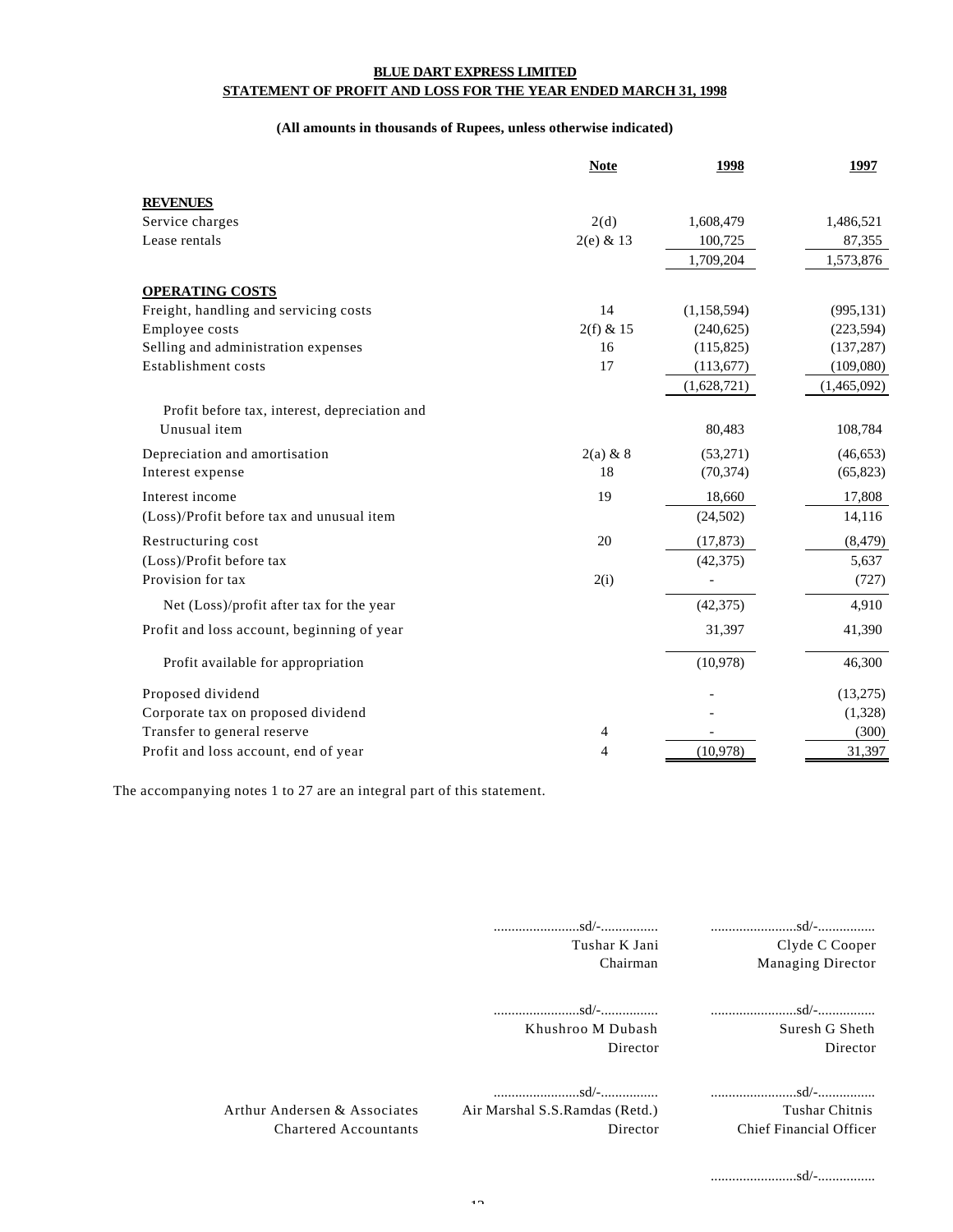#### **BLUE DART EXPRESS LIMITED**

### **STATEMENT OF CASH FLOWS FOR THE YEAR ENDED MARCH 31, 1998**

#### **(All amounts in thousands of Rupees, unless otherwise indicated)**

|                                                                | <b>Note</b> | 1998       | 1997           |
|----------------------------------------------------------------|-------------|------------|----------------|
| CASH FLOWS PROVIDED BY /(USED IN) OPERATING                    |             |            |                |
| <b>ACTIVITIES:</b>                                             |             |            |                |
| (Loss)/Profit before tax                                       |             | (42, 375)  | 5,637          |
| Adjustments to reconcile profit before tax to cash provided by |             |            |                |
| operations:                                                    |             |            |                |
| Depreciation and amortisation                                  |             | 53,271     | 46,653         |
| Interest expense                                               |             | 70,374     | 65,823         |
| Miscellaneous expenses written off                             |             | 10,678     | 7,582          |
| Expenses deferred during the year                              |             | (30,525)   | (15, 633)      |
| Lease equalisation credit                                      |             | (20, 326)  | (11,004)       |
| Loss/(gain) on retirement of fixed assets, net                 |             | 10         | 188            |
| Interest income                                                |             | (18,660)   | (17,808)       |
| (Increase) in current assets, loans and advances:              |             |            |                |
| Sundry debtors                                                 |             | 7,183      | (1,328,84)     |
| Loans and advances, excluding advance taxes                    |             | 50,753     | (181,006)      |
| Increase in current liabilities and provisions                 |             | 12,636     | 181,334        |
| Cash provided by/(used in) operating activities                |             | 93,019     | (51, 118)      |
| Tax refund received                                            |             | 19,910     | 8,974          |
| Tax paid                                                       |             | (20, 965)  | (23, 393)      |
| Interest paid                                                  |             | (76, 283)  | (53,797)       |
| Net cash/(used in) provided by operating activities            |             | 15,681     | (119, 334)     |
| CASH FLOWS PROVIDED BY/(USED IN) INVESTING ACTIVITIES:         |             |            |                |
| Additions to fixed assets including capital work-in-progress   | 26          | (139, 593) | (195, 623)     |
| Purchase of investments                                        |             | (100,060)  | (22,500)       |
| Interest received                                              |             | 919        | 863            |
| Proceeds from retirement of fixed assets                       |             | 2,106      | 8,200          |
| Net cash (used in) investing activities                        |             | (236, 628) | (209,060)      |
| CASH FLOWS PROVIDED BY/(USED IN) FINANCING ACTIVITIES:         |             |            |                |
| Proceeds from issue of share capital                           |             | 17         | 12,494         |
| Proceeds from issue of fully convertible debentures(net)       |             | 204,935    | $\overline{a}$ |
| Proceeds from secured loans                                    |             | 145,773    | 265,595        |
| Proceeds from unsecured loans                                  |             | 146,850    | 501,177        |
| Repayment of Secured loans                                     |             | (154, 420) | (21, 867)      |
| Repayment of Unsecured loans                                   |             | (237,702)  | (367, 602)     |
| Net proceeds form bank overdraft                               |             | 71,924     | 22,284         |
| Dividend paid                                                  |             | (13,275)   | (23, 650)      |
| Net cash provided by financing activities                      |             | 164,102    | 388,431        |
| NET INCREASE/(DECREASE) IN CASH AND CASH EQUIVALENTS           |             | (56, 845)  | 60,037         |
| CASH AND CASH EQUIVALENTS, beginning of year                   | 10(b)       | 102,841    | 42,804         |
| CASH AND CASH EQUIVALENTS, end of year                         | 10(b)       | 45,996     | 102,841        |

The accompanying notes 1 to 27 are an integral part of this statement.

| The accompanying notes T to $27$ are an integral part of this statement. |                   |                          |
|--------------------------------------------------------------------------|-------------------|--------------------------|
|                                                                          |                   |                          |
|                                                                          | Tushar K Jani     | Clyde C Cooper           |
|                                                                          | Chairman          | <b>Managing Director</b> |
|                                                                          | sd/-              |                          |
|                                                                          | Khushroo M Dubash | Suresh G Sheth           |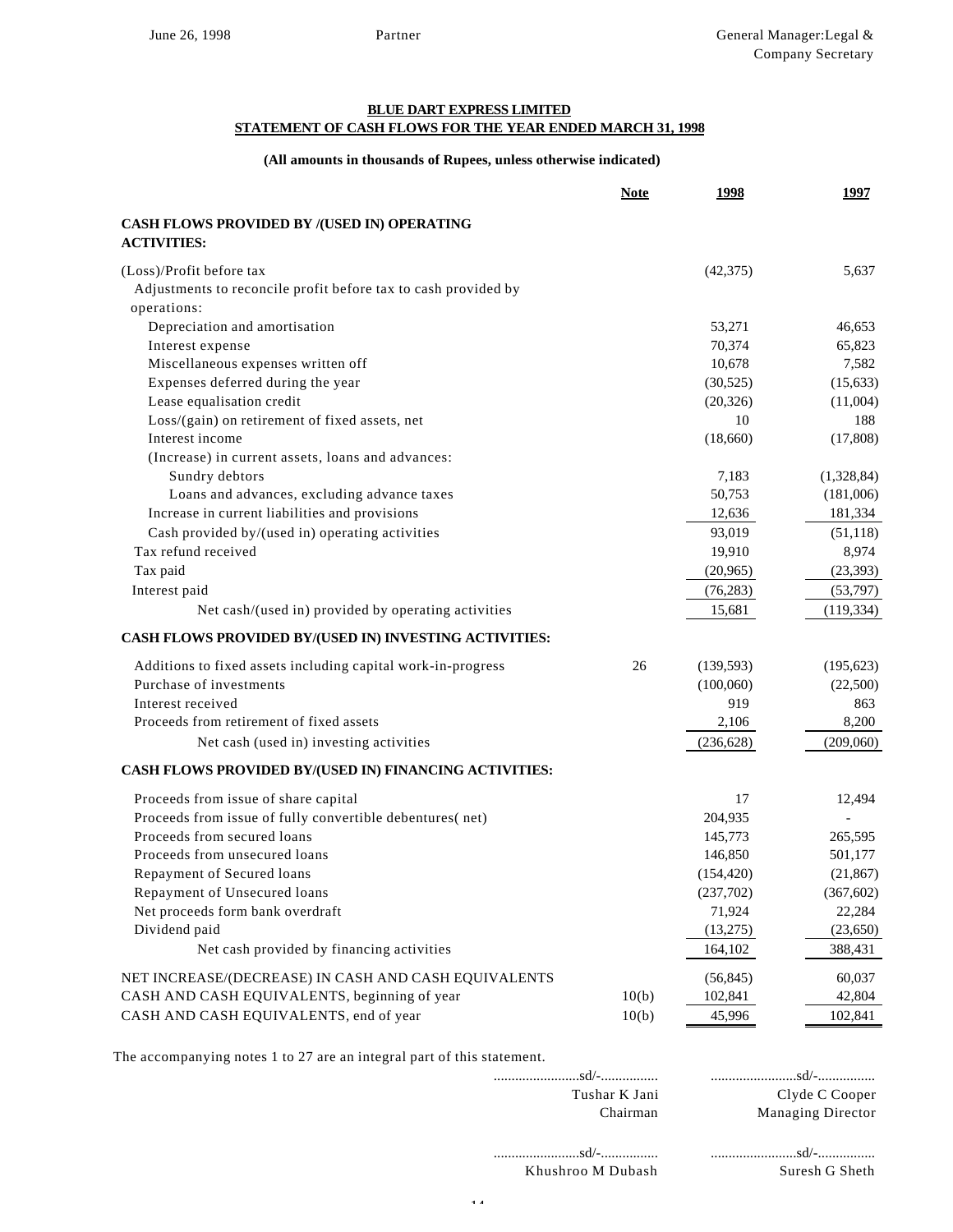Tushar Chitnis Chief Financial Officer

Mumbai June 26, 1998 Narayan K.Seshadri Partner ........................sd/-................ Rambhau R.Kenkare General Manager:Legal & Company Secretary

## **BLUE DART EXPRESS LIMITED NOTES TO THE FINANCIAL STATEMENTS FOR THE YEAR ENDED MARCH 31, 1998**

## **(All amounts in thousands of Rupees, unless otherwise indicated)**

# **1. Background**

Blue Dart Express Limited **('**the Company') is primarily engaged in the business of integrated air and ground transportation of time-sensitive packages to various destinations in the domestic and international sectors. The company has a reciprocal agreement with Federal Express Corporation ('FedEx') to supplement their respective distribution networks for international shipments.

The Company extended its relationship with FedEx by entering into an agreement on May 7, 1997, under which the company will become the exclusive provider of pick-up, domestic transportation, customs clearance and delivery services to FedEx in India, besides being the sole preferred consolidator for FedEx International priority services.

The Company is also engaged in the Leasing business.

## **2. Summary of significant accounting policies**

The financial statements are prepared under the historical cost convention, on the accrual basis of accounting. The significant accounting policies are as follows :

## **(a) Fixed assets and depreciation/amortisation**

Fixed assets are stated at cost less accumulated depreciation/amortisation. The Company capitalises all costs relating to the acquisition and installation of fixed assets. Costs incurred to carry out substantial modifications to fixed assets are also capitalised.

Interest on borrowed funds used to finance the acquisition and modification of fixed assets, up to the date the assets are ready for use, is capitalised and included in the cost of these assets.

Depreciation is provided pro-rata to the period of use on the straight – line method, at the following annual rates stipulated in Schedule XIV to the Companies Act, 1956.

|                        | Assets acquired after | Assets acquired upto |
|------------------------|-----------------------|----------------------|
|                        | December 15, 1993     | December 15, 1993    |
|                        |                       |                      |
| <b>Buildings</b>       | 1.63                  | 1.63                 |
| Office equipment       | 4.75                  | 5.15                 |
| Electrical equipment   | 4.75                  | 5.15                 |
| Furniture and fixtures | 6.33                  | 3.34                 |
| Computers              | 16.21                 | 16.21                |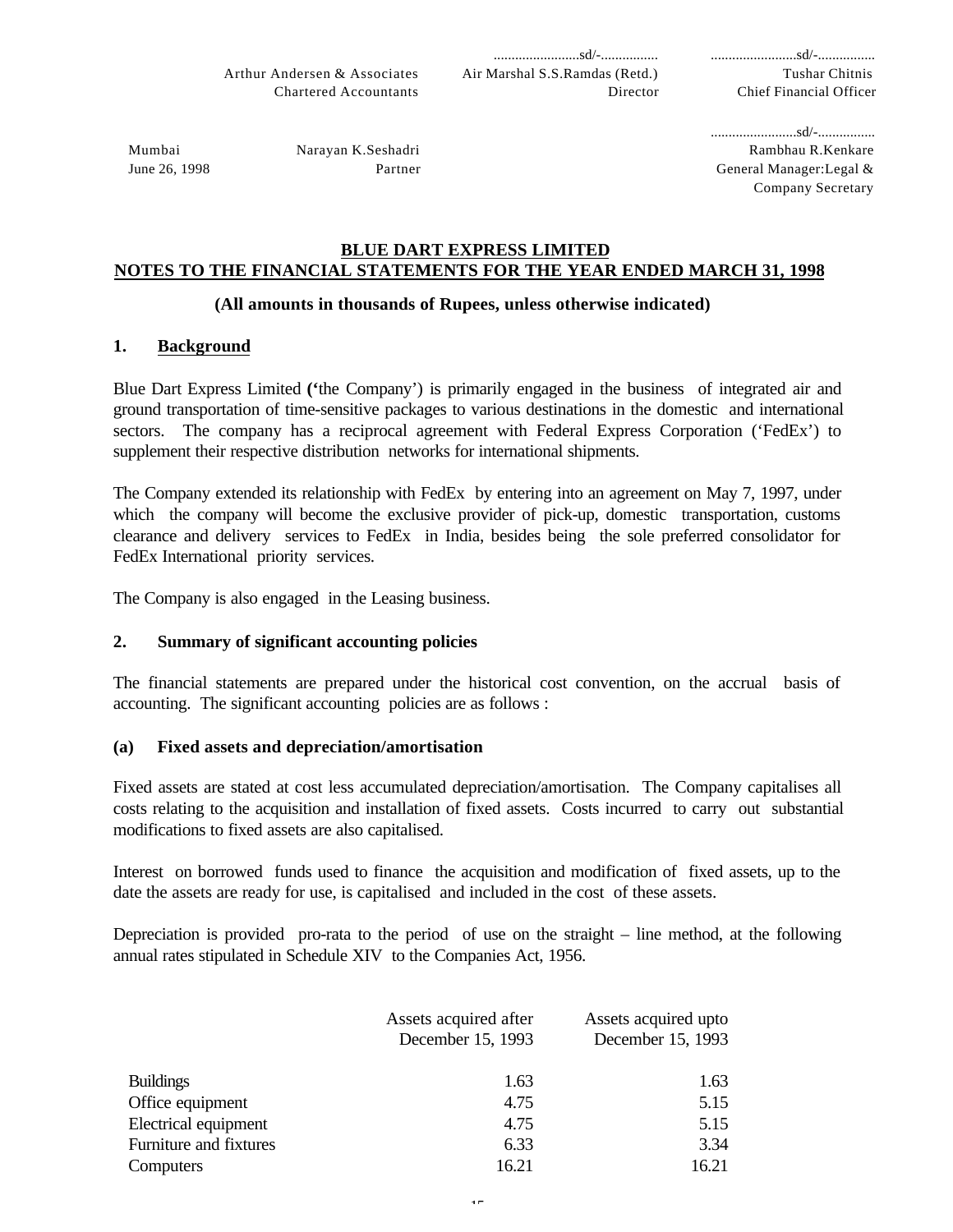The Company's aircraft are depreciated at 8 per cent per annum.

Goodwill represents the excess of the value of the erstwhile partnership business as a whole over its net asset value as at the date of registration and is stated at cost less accumulated amortisation. Goodwill is amortised using the straight - line method over a period of 20 years.

### **(b) Investments**

Investments are stated at cost.

### **(c) Miscellaneous expenditure**

Miscellaneous expenditure primarily comprises advertising costs directly linked to introduction of new products, long-term contract negotiation costs, initial costs for setting up new businessess and costs directly incurred in upgrading the Company's computerised domestic tracking system.

Advertising cost are deferred and amortised on the straight-line method over a period of 3 years beginning from the financial year in which these expenses are incurred. Costs incurred in upgrading the system and contract negotiation are deferred and amortised on the straight-line method over a period of 5 years beginning from the date on which the system/contract became operational.

### **(d) Service charges**

Service charges for the transportation of shipments are recognised as income when shipments are manifested and represent amounts invoiced, net of all discounts and allowances.

### **(e) Leasing**

Lease rentals represent income earned from the leasing of aircraft to Blue Dart Aviation Limited ('Blue Dart Aviation'), the Company's wholly owned subsidiary, as adjusted for the annual lease charge/lease equalisation credit.

Assets given on lease are accounted for in accordance with the guidance note issued by the Institute of Chartered Accountants of India on accounting of leases. Accordingly, the Company has recorded the lease adjustment amount in the net book value of fixed assets. The lease adjustment amount is charged to/included in the statement of profit and loss, to the extent recovered during the year.

## **(f) Retirement benefits**

Retirement benefits to employees comprises payments to gratuity, superannuation and provident funds as per the approved schemes of the Company and leave encashment entitlements, in accordance with the policies of the Company. The Company's employees are covered under the Employees' Gratuity Fund ('EGF') established by the Life Insurance Corporation of India ('LIC').

Liability in respect of leave encashment entitlement and gratuity in accordance with the policies of the Company is provided for, based on valuations by an independent actuary and LIC respectively.

### **(g) Foreign currency transactions**

**F**oreign currency transactions during the year are recorded at the exchange rates prevailing on the dates of the transactions. Foreign currency denominated assets and liabilities are translated into rupees at the exchange rates prevailing at the date of the balance sheet or when the Company has entered into foreign exchange contracts, at the contracted exchange rates. All exchange differences are dealt with in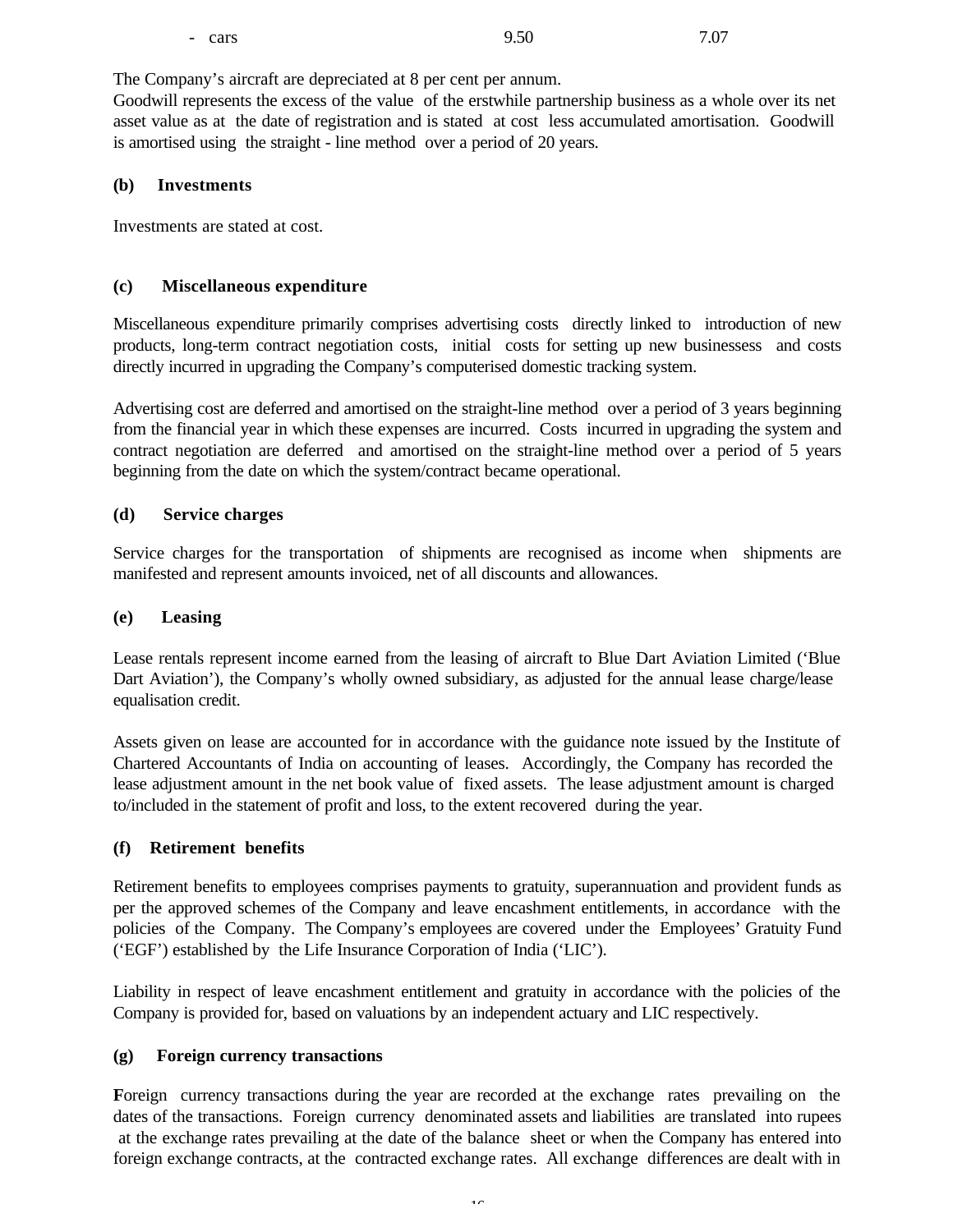adjusted in the cost of the fixed assets.

### **(h) Hire purchase contracts**

The cash value of fixed assets acquired under hire purchase contracts is capitalised and depreciated in accordance with the fixed assets and depreciation policy of the Company. Interest payable under hire purchase contracts is charged on the straight-line method to the statement of profit and loss, over the period of the hire purchase contracts.

### **(i) Income-tax**

Provision for income-tax is made on the assessable income at the applicable tax rate.

### **3. Share capital**

|                                                               | 1998     | 1997           |
|---------------------------------------------------------------|----------|----------------|
| Authorised                                                    |          |                |
| 40,000,000 (1997 -- 40,000,000) equity shares                 |          |                |
| of Rs.10 each (1997 - Rs. 10 each)                            | 400,000  | 400,000        |
| Issued, subscribed and paid-up                                |          |                |
| 8,850,000 (1997 – 8,850,000) equity shares of Rs. 10 each     |          |                |
| $(1997 - Rs 10 each)$ , fully paid-up                         | 88,500   | 88,500         |
| Less: Calls in arrears                                        | (335)    | (336)          |
|                                                               | 88,165   | 88,164         |
|                                                               |          |                |
| <b>Reserves and surplus</b><br>4.                             |          |                |
|                                                               | 1998     | 1997           |
| Share premium                                                 |          |                |
| Balance, beginning of year                                    | 338,475  | 328,543        |
| Received during the year                                      | 16       | 9,932          |
|                                                               |          |                |
| Balance, end of year                                          | 338,491  | 338,475        |
| General reserve                                               |          |                |
|                                                               |          |                |
| Balance, beginning of year                                    | 134,241  | 133,941        |
| Transfer from profit and loss account<br>Balance, end of year | 134,241  | 300<br>134,241 |
| Profit and loss account                                       | (10,978) | 31,397         |

## **5. Fully convertible debentures**

On April 25, 1997 ('the allotment date'), the Company allotted 2,300,00 unsecured convertible debentures, of the face value of Rs.100 each, aggregating Rs. 230 million to Newfields Holdings Limited ('NHL'), a company incorporated in Mauritius. Under the terms of the issue, the debentures are to be converted into equity shares on July 31, 1998 ('the conversion date'). Further, as the Company has not received permission for redemption of these debentures from the regulatory authorities, a redemption option is not available.

The conversion price of these debentures is dependent on several factors, including the Company's results for the year ended March 31, 1998, an agreed multiple of any net profit and the average of the weekly high and low of the closing prices of the Company's equity shares (as quoted on the Bombay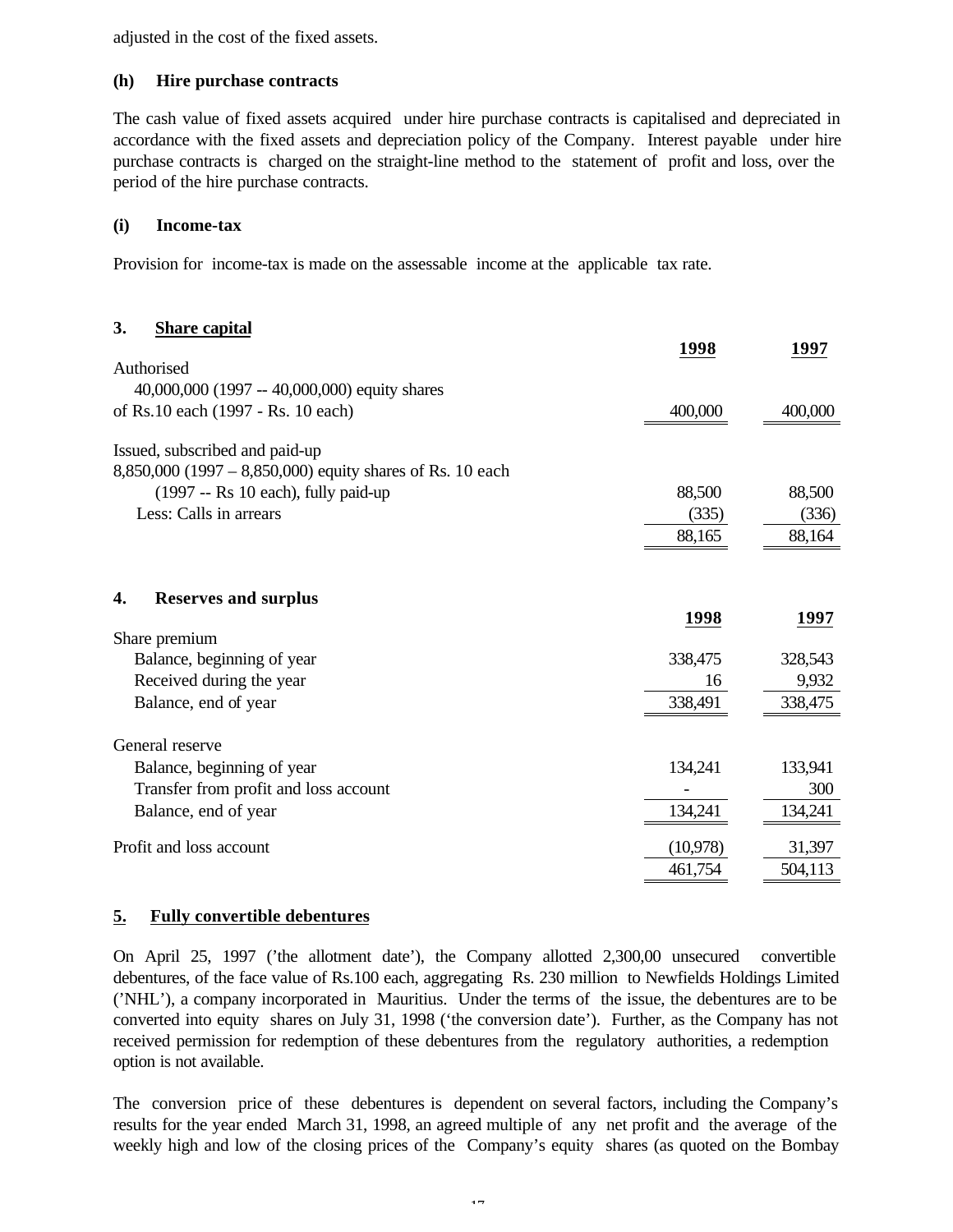minimum price of Rs. 180 per share and Rs.75 per share, respectively.

The debenture placement costs of approximately Rs.25,065 including the unpaid charge at the rate of 2.7 per cent per annum in connection with this placement, are to be set-off against the share premium arising from the conversion and the resultant allotment of shares. The fully convertible debentures have been reflected net of these placement costs in the financial statements.

### **6. Secured loans**

|                                                             | 1998    | 1997    |
|-------------------------------------------------------------|---------|---------|
| Debentures (see (a) below)                                  | 85,000  | 92,500  |
| Term Loans                                                  |         |         |
| From bank (see (b) below)                                   | 103,674 | 107,340 |
| From financial institutions (see (c) below)                 | 205,643 | 182,738 |
| Working capital loans (see (d) below)                       | 185,636 | 113,712 |
| Obligations under hire purchase contracts (see (e) below)   | 22,220  | 31,441  |
|                                                             | 602,173 | 527,731 |
|                                                             |         |         |
| Aggregate amount of secured loans repayable within one year |         |         |
| (excluding working capital loans)                           | 107,614 | 115,970 |

### (a) Debentures include :

- Rs. 50,000, 15.50 per cent non-convertible debentures ('NCD') which are secured by a *paripassu* first charge on the Company's movable and immovable property and personal guarantee of certain directors. These debentures are redeemable in three instalments in November 1999, May 2000 and November 2000.
- Rs. 15,000, to be converted into 19 per cent NCDs and to be secured by a pari- passu first charge on the Company's movable and immovable property. These debentures are redeemable in January 2000.
- Rs. 20,000, 17 per cent NCDs which are secured by a pari- passu second charge on Company's movable and immovable property. These debentures are redeemable in May 1999, with an early redemption option in August 1998 or December 1998.
- (b) The term loan from Bank is secured by a *pari-passu* first charge on the "Super-Hub" property and movable and immovable property to be located within the "Super-Hub". Currently, certain directors of the Company have provided personal guarantees to the Bank, which will be cancelled upon creation of an equitable mortgage on the Company's immovable property. This loan is repayable in 8 half-yearly instalments, which commenced in March, 1998.
- (c) Of the above term loans from financial institutions :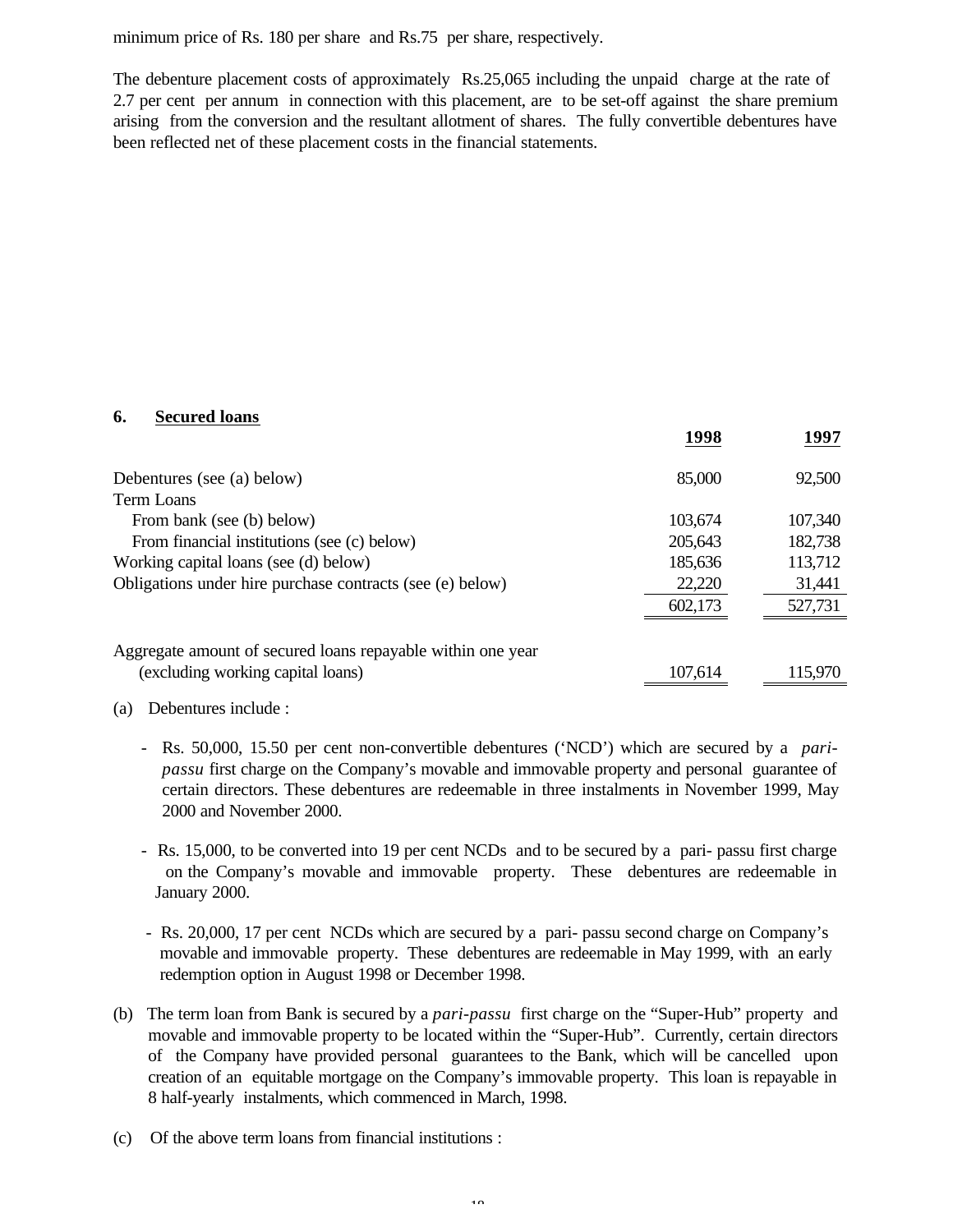charge on the company's movable and immovable property. The rupee component is to be repaid in 17 quarterly instalments which commenced from August 1997. The foreign currency component is repayable in 10 half-yearly instalments, which commenced from December 1996.

- Rs.71,600 is secured by a *pari–passu* first charge on the Company's movable and immovable property. The loan is repayable in 16 quarterly instalments commencing from April 1, 1998 and ending on January 1, 2002.
- (d) Working capital loans comprise bank overdrafts and working capital demand loans from the Company's bankers. These are repayable on demand and are secured by hypothecation of book debts, collateral security on the Company's property at Bhiwandi and a *pari-passu* second charge on the Company's movable and immovable property.
- (e) Obligations under hire purchase contracts are typically for a 5 year period and are secured by fixed assets acquired under these contracts.

#### **7. Unsecured loans**

|                          | 1998   | 1997    |
|--------------------------|--------|---------|
| Inter corporate deposits | 47,573 | 78,425  |
| From bank                |        | 60,000  |
|                          | 47,573 | 138,425 |

All unsecured loans are repayable on demand or within one year.

### **8. Fixed assets**

|                                                     | Balance,  |            |            | <b>Balance</b> |
|-----------------------------------------------------|-----------|------------|------------|----------------|
|                                                     | beginning | Additions/ | Deletions/ | end of         |
|                                                     | of year   | charge     | Disposals  | year           |
| Cost                                                |           |            |            |                |
| Goodwill                                            | 30,000    |            |            | 30,000         |
| Land                                                | 1,800     |            |            | 1,800          |
| <b>Buildings</b>                                    | 17,687    | 1,615      |            | 19,302         |
| Office equipment                                    | 14,905    | 18,053     | (1,698)    | 31,260         |
| Electrical equipment                                | 35,323    | 3,549      | (1,075)    | 37,797         |
| Furniture and fixtures                              | 53,691    | 5,463      | (380)      | 58,774         |
| Computers                                           | 107,568   | 5,091      | (1,646)    | 111,013        |
| Vehicles                                            | 19,522    | 4,222      | (865)      | 22,879         |
| Assets given on lease :                             |           |            |            |                |
| Aircraft                                            | 311,707   | 6,810      |            | 318,517        |
|                                                     | 592,203   | 44,803     | (5,664)    | 631,342        |
| <b>Accumulated depreciation and</b><br>amortisation |           |            |            |                |
| Goodwill                                            | 9,000     | 1,500      |            | 10,500         |
| <b>Buildings</b>                                    | 558       | 308        |            | 866            |
| Office equipment                                    | 2,877     | 1,028      | (185)      | 3,720          |
| Electrical equipment                                | 4,480     | 1,940      | 22         | 6,442          |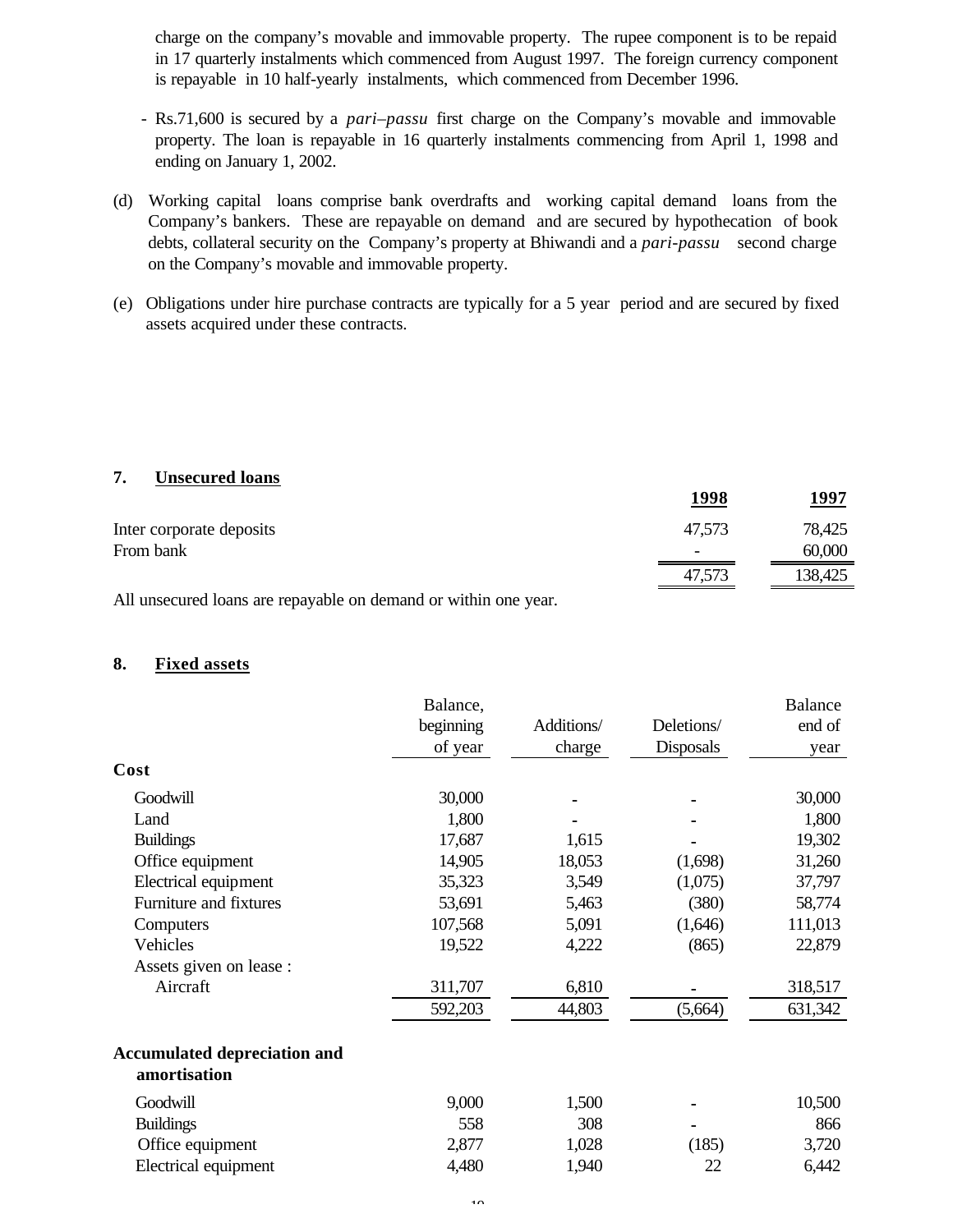| Computers                 | 44,758  | 18,275 | (2,254) | 60,779  |
|---------------------------|---------|--------|---------|---------|
| Vehicles                  | 6,264   | 1,983  | (1,098) | 7,149   |
| Assets given on lease :   |         |        |         |         |
| Aircraft                  | 23,051  | 25,135 |         | 48,186  |
|                           | 99,475  | 53,271 | (3,548) | 149,198 |
| Lease terminal Adjustment |         |        |         |         |
| Aircraft                  | 11,004  | 20,326 |         | 31,330  |
| Net Book Value            | 503,732 |        |         | 513,474 |
| Capital Work-in-progress  | 189,821 |        |         | 302,438 |
| Capital advances          | 8,480   |        |         | 1,818   |
|                           |         |        |         |         |
|                           | 702,033 |        |         | 817,730 |
|                           |         |        |         |         |

The net book value of fixed assets shown above includes an amount of approximately Rs.30,086 (1997 – Rs.38,739) in respect of assets held under hire purchase contracts. Capital wok-in progress primarily comprises costs incurred for the construction of the "Super-hub" property.

| 9.  | <b>Investments</b>                                                      | 1998      | 1997    |
|-----|-------------------------------------------------------------------------|-----------|---------|
|     | Investment in a subsidiary company<br>(trade, unquoted, long-term)      |           |         |
|     | <b>Blue Dart Aviation Limited</b>                                       |           |         |
|     | ('Blue Dart Aviation')                                                  |           |         |
|     | 12,500,000 (1997 -- 2,500,000) equity shares of                         |           |         |
|     | Rs 10 each, fully paid-up                                               | 125,000   | 25,000  |
|     | 1,500,000 (1997 -- 1,500,000) equity shares of Rs 10 each,              |           |         |
|     | at a premium of Rs 40 per share, fully paid up                          | 75,000    | 75,000  |
|     | Other investments (unquoted, long-term)                                 |           |         |
|     | 1,000 (1997 – Nil) equity shares of Rs 50 each in Thane Janta Sahakari  |           |         |
|     | <b>Bank Limited</b>                                                     | 50        |         |
|     | 1,000 (1997 – Nil) equity shares of Rs 10 each in Saraswat Co-operative |           |         |
|     | <b>Bank Limited</b>                                                     | 10        |         |
|     | National saving certificates                                            | 425       | 425     |
|     |                                                                         | 200,485   | 100,425 |
|     |                                                                         |           |         |
| 10. | <b>Current assets, loans and advances</b>                               |           |         |
|     |                                                                         | 1998      | 1997    |
| (a) | Sundry debtors                                                          |           |         |
|     | Unsecured, considered doubtful                                          |           |         |
|     | Exceeding six months                                                    | 11,183    | 5,183   |
|     | Unsecured, considered good                                              |           |         |
|     | Exceeding six months                                                    | 89,447    | 19,342  |
|     | Other debts                                                             | 229,810   | 307,098 |
|     |                                                                         | 330,440   | 331,623 |
|     | Less: Provision for doubtful debts                                      | (11, 183) | (5,183) |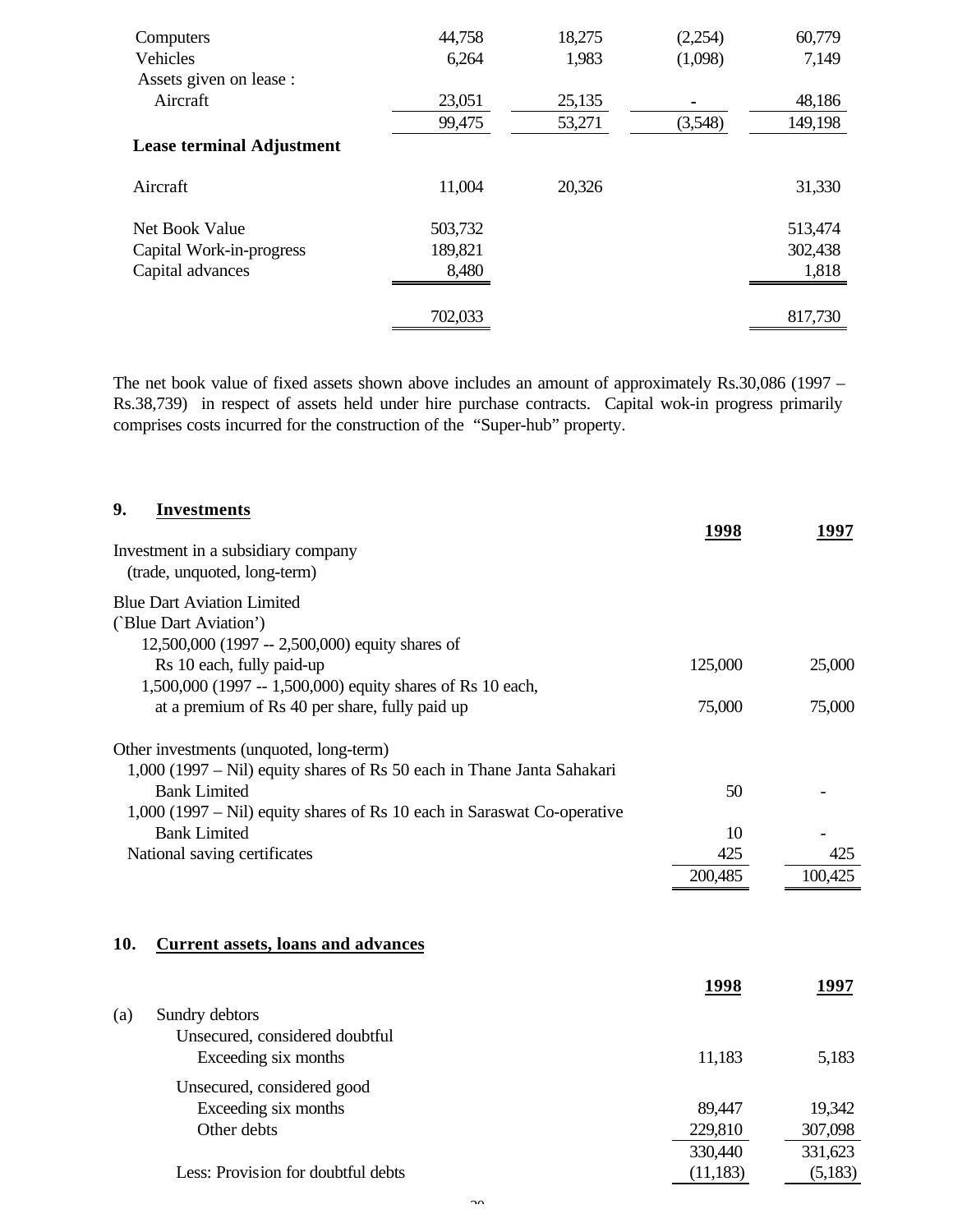| (b)<br>Cash and bank balances  |        |         |
|--------------------------------|--------|---------|
| Cash and cheques in hand       | 16,883 | 23,601  |
| Balances with scheduled banks: |        |         |
| Current accounts               | 25,032 | 75,571  |
| Margin money account           | 4,081  | 3,669   |
|                                | 45,996 | 102,841 |

The balances in the margin money accounts are given as security against guarantees issued by banks on behalf of the Company.

| (c) | Loans and advances (unsecured, considered good) |         |         |
|-----|-------------------------------------------------|---------|---------|
|     |                                                 | 1998    | 1997    |
|     | Advances recoverable in cash or in kind or for  |         |         |
|     | value to be received:                           |         |         |
|     | <b>Blue Dart Aviation</b>                       |         |         |
|     | -- Advance against maintenance jobs             | 26,040  |         |
|     | -- Inter corporate deposits                     | 42,777  | 83,228  |
|     | Prepaid expenses                                | 34,240  | 41,602  |
|     | <b>Others</b>                                   | 27,617  | 28,103  |
|     | Deposits                                        |         |         |
|     | -- Blue Dart Aviation                           | 51,000  | 51,000  |
|     | -- Others                                       | 80,955  | 91,708  |
|     | Advance tax, net of provisions                  | 61,776  | 60,721  |
|     |                                                 | 324,405 | 356,362 |

Advances recoverable in cash or kind include a sum of Rs. 1,222 (1997 – Rs. 1,805) from a director of the Company, which has subsequently been recovered. The maximum amount outstanding during the year was Rs.1,805 (1997- Rs. 1,805).

During the year, the Company placed inter-corporate and trade deposits with Blue Dart Aviation. The maximum amount due from Blue Dart Aviation during the year was approximately Rs.178,244 (1997 – Rs. 138,895).

As at March 31, 1998, advance tax includes approximately Rs. 15,397 (1997 – Rs.15,397) made towards part payment of disputed tax demands for earlier years. The Company has been legally advised that ultimately a tax liability under the relevant sections of the Income-tax Act, 1961 will not arise. Accordingly, no provision for these tax demands has been made in the financial statements.

### **11. Current liabilities and provisions**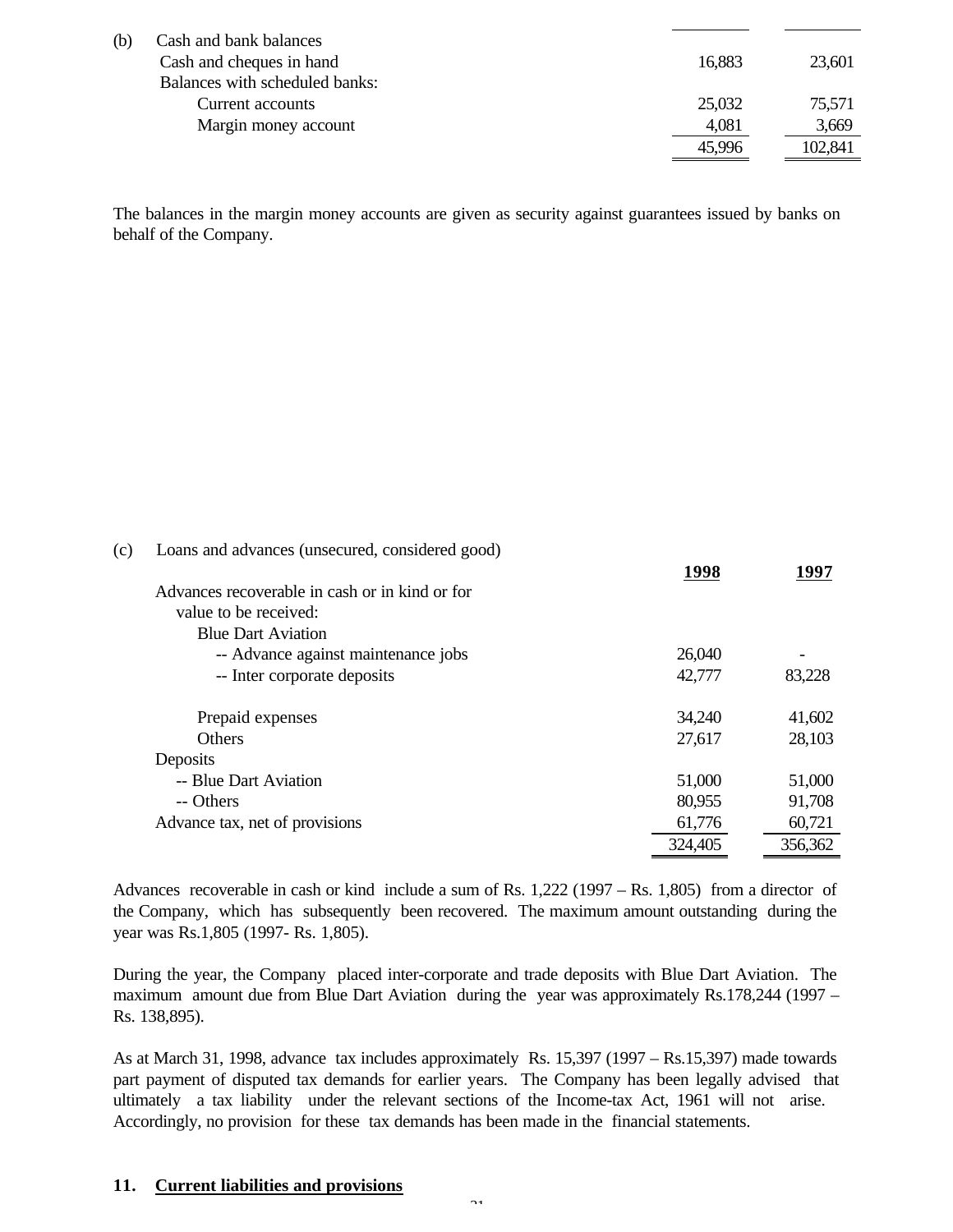### (a) Current liabilities

| Sundry creditors                 | 166,266 | 167,679 |
|----------------------------------|---------|---------|
| Bills discounted                 | 64,863  | 81,578  |
| Other current liabilities        | 89,886  | 60,133  |
| Deposits from Blue Dart Aviation | 6,700   | 6,700   |
| Calls in advance                 | 1,682   | 972     |
| Interest accrued but not due     | 9,140   | 15,049  |
|                                  | 338,537 | 332,111 |

The company has received a security deposit from Blue Dart Aviation in respect of the aircraft given on lease.

#### (b) Provisions

| Leave encashment  | 3,674  | 3,373  |
|-------------------|--------|--------|
| Proposed dividend | $\sim$ | 13,275 |
|                   | 3,674  | 16.648 |

# **12. Miscellaneous expenditure**

(to the extent not written off or adjusted)

|                                                                      | 1998    | 1997    |
|----------------------------------------------------------------------|---------|---------|
| Advertising costs                                                    |         |         |
| Balance brought forward                                              | 15,101  | 5,600   |
| Deferred during the year                                             | 19,229  | 15,633  |
| Amortised during the year                                            | (8,098) | (6,132) |
| Balance carried forward                                              | 26,232  | 15,101  |
| Computerised systems development/long-term contract negotiation cost |         |         |
| Balance brought forward                                              | 3,990   | 5,440   |
| Long-term contract negotiation deferred during the year              | 11,296  |         |
| Amortised during the year                                            | (2,580) | (1,450) |
| Balance carried forward                                              | 12,706  | 3,990   |
|                                                                      | 38,938  | 19,091  |

# **13. Lease rentals**

Lease rentals include a lease equalisation credit of Rs.20,326 (1997- Rs. 11,004).

# **14. Freight, handling and servicing costs**

| 1998    | 1997    |
|---------|---------|
| 524,716 | 340,926 |
| 313,211 | 332,205 |
| 227,979 | 183,229 |
| 28,947  | 74,227  |
| 35,261  | 37,099  |
|         |         |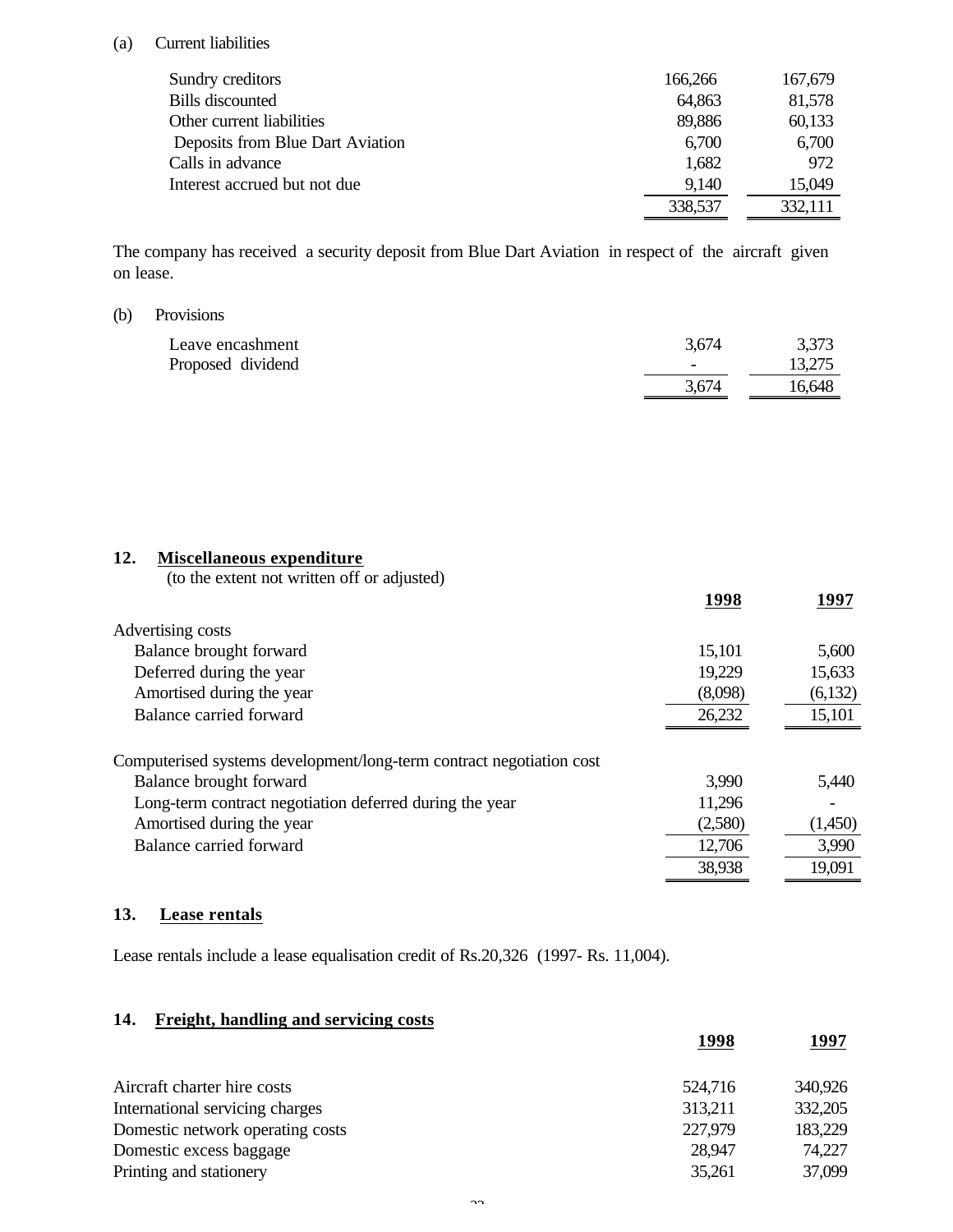| On-board courier expenses                 | 8,290     | 13,662  |
|-------------------------------------------|-----------|---------|
|                                           | 1,158,594 | 995,131 |
| <b>Employee costs</b><br>15.              | 1998      | 1997    |
| Salaries and wages                        | 128,734   | 121,299 |
| Staff welfare                             | 83,255    | 72,740  |
| Contribution to provident and other funds | 17,119    | 14,816  |
| <b>Bonus</b>                              | 6,000     | 9,433   |
| Leave encashment benefits                 | 2,783     | 2,956   |
| Recruitment and training                  | 2,734     | 2,350   |
|                                           | 240,625   | 223,594 |

# **16. Selling and administration expenses**

|                                       | 1998    | 1997    |
|---------------------------------------|---------|---------|
| Lease rentals                         | 28,463  | 29,204  |
| Miscellaneous expenditure written off |         |         |
| (see note 2(c) $& 12$ )               | 10,678  | 7,582   |
| Travel                                | 10,712  | 15,825  |
| Repairs and maintenance – others      | 10,051  | 14,611  |
| Professional and consulting charges   | 10,901  | 14,417  |
| Advertising                           | 10,031  | 12,712  |
| Sales promotion                       | 3,259   | 9,470   |
| Provision for doubtful debts          | 6,000   | 5,183   |
| Security charges                      | 8,582   | 6,315   |
| Insurance                             | 2,669   | 3,358   |
| Office expenses                       | 6,728   | 4,636   |
| Subscription                          | 1,547   | 1,986   |
| Conference chrgs                      | 809     | 441     |
| Miscellaneous expenses                | 5,395   | 11,547  |
|                                       | 115,825 | 137,287 |

# **17. Establishment costs**

|                         | 1998    | <u>1997</u> |
|-------------------------|---------|-------------|
| Rent                    | 54,534  | 55,483      |
| Communications          | 39,104  | 33,419      |
| Electricity charges     | 15,310  | 14,922      |
| Duties, rates and taxes | 4,729   | 5,256       |
|                         | 113,677 | 109,080     |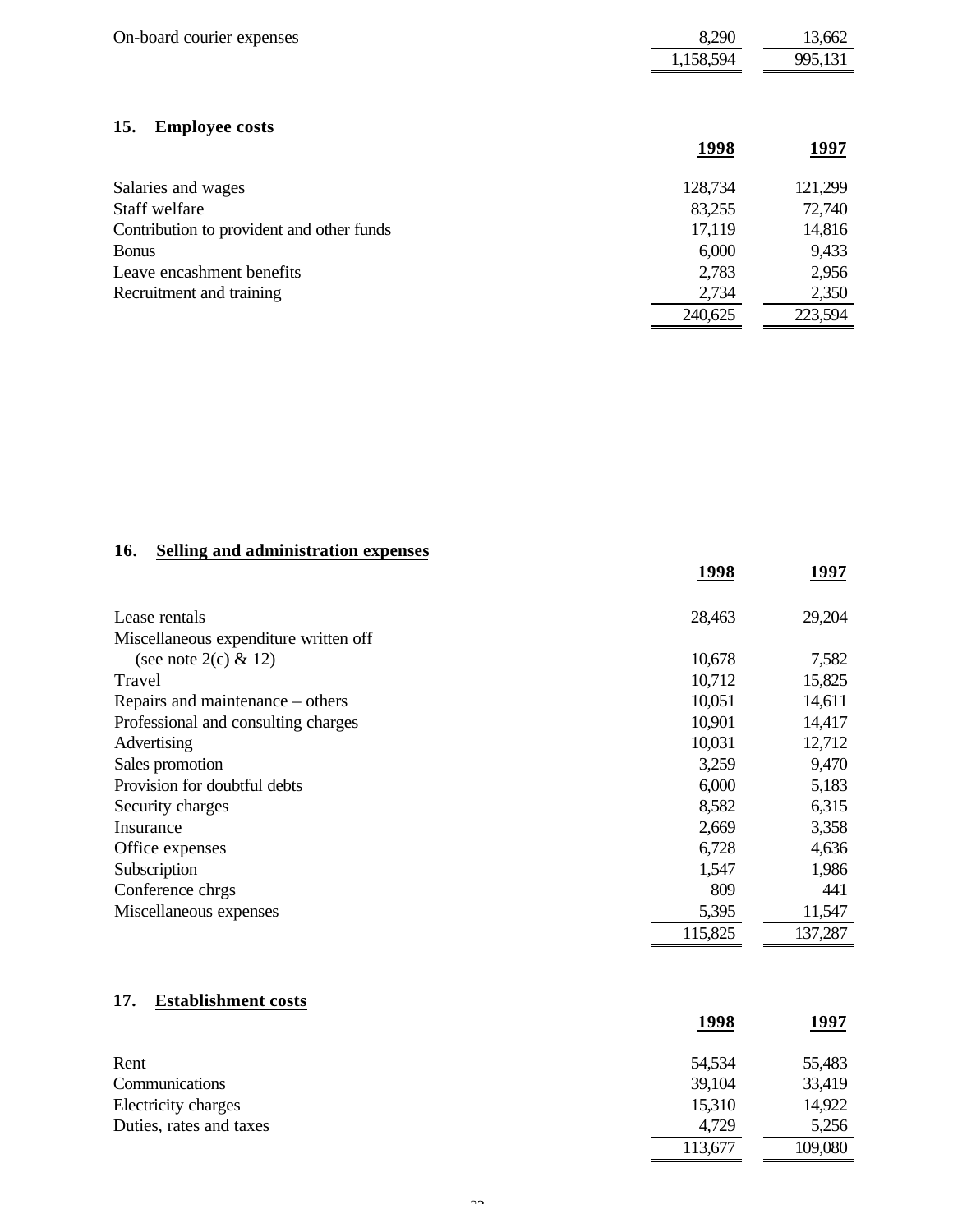#### **18. Interest expense**

|                                                                                          | 1998   | 1997   |
|------------------------------------------------------------------------------------------|--------|--------|
| On loans                                                                                 | 49,742 | 53,751 |
| On hire purchase                                                                         | 6,701  | 6,637  |
| On bank overdraft                                                                        | 13,931 | 5,435  |
|                                                                                          | 70,374 | 65,823 |
| 19.<br><b>Interest income</b>                                                            |        |        |
| On inter corporate deposits [tax deducted at source]<br>Rs $3,732$ (1997 – Rs $3,628$ )] | 18,660 | 17,808 |
|                                                                                          | 18,660 | 17,808 |

#### **20. Restructuring costs**

The Company continued with its organisational and operational restructuring activities, designed to improve controls over operations, better manage the rapid growth of business and reduce operating fixed costs, which were initiated in the previous year. These restructuring activities, include realigning the organisational structure and rationalisation of service centres/pickup and delivery contractors.

### **21. Net foreign exchange differences**

- (a) The net foreign exchange gain recognised in the statement of profit and loss is approximately Rs.5,165 (1997- Rs. 3,799).
- (b) Net exchange loss included in fixed assets is Rs.4,600 (1997 Rs. 4,286).

### **22. Capital commitments**

The estimated amount of contracts remaining to be executed on capital account, net of advances, and not provided for, are as follows:

|        |                                                            | 1998            | 1997             |
|--------|------------------------------------------------------------|-----------------|------------------|
|        | Construction of "Super-Hub" property                       | 61,600          | 126,875          |
| Others |                                                            | 8,344<br>69,944 | 5,830<br>132,705 |
|        |                                                            |                 |                  |
| 23.    | <b>Contingent liabilities</b>                              | 1998            | 1997             |
| (a)    | Corporate guarantees given on behalf of Blue Dart Aviation | 187,500         | 184,750          |
| (b)    | Bank guarantees                                            | 8,538           | 6,042            |

(c) The Company has been advised by legal counsel to file a writ petition challenging the constitutional validity of the amendments made to the Bombay Stamp Act, 1994 and the Karnataka Stamp Act, 1995, levying stamp duty on courier companies. Accordingly, the Company has not been making any provision for stamp duty of Rs.20,729 since the implementation of the acts.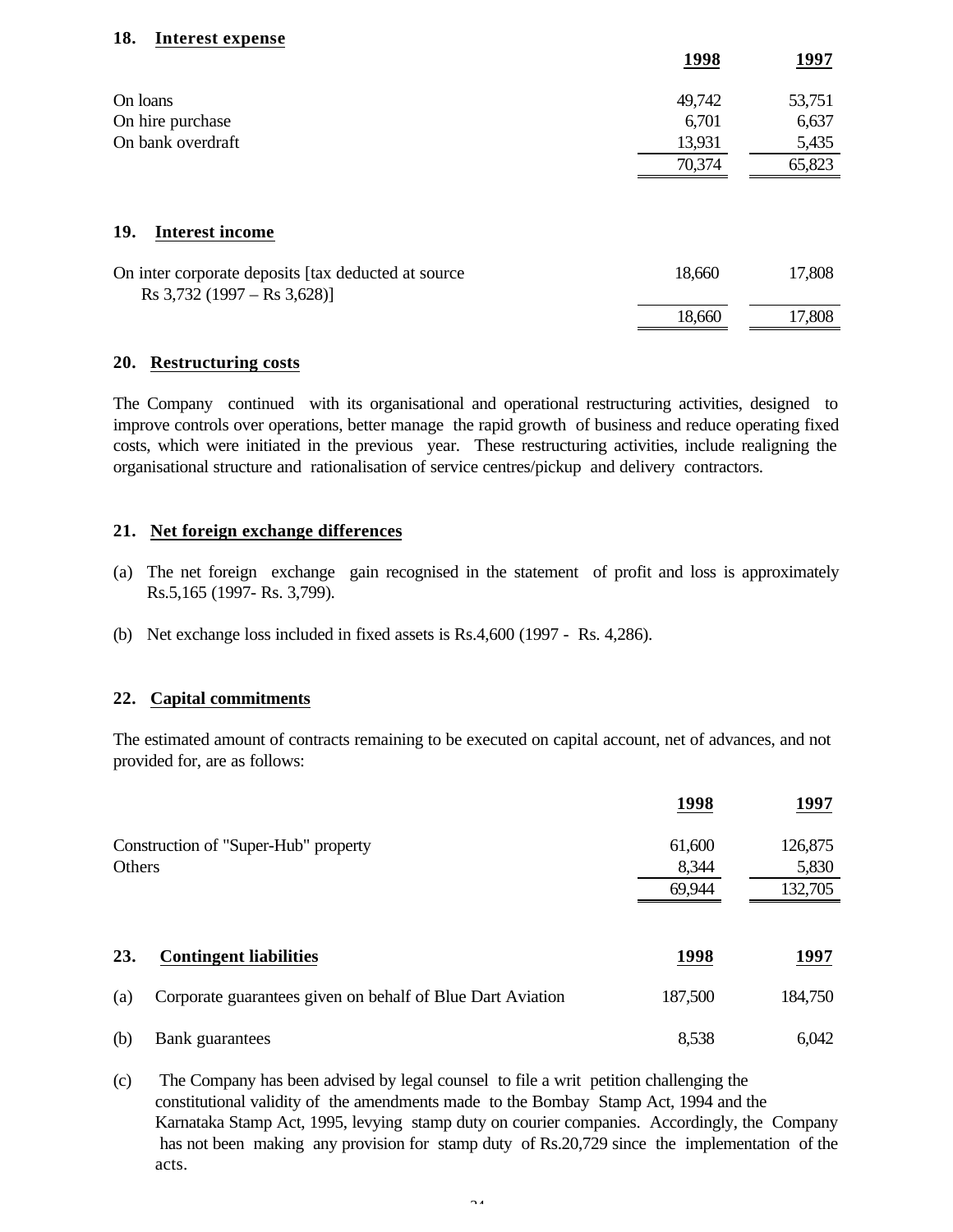### **24. Commitments under lease agreements**

The Company has entered into lease agreements for the rental of property, vehicles, computers, equipment and other assets. Typically, lease agreements are for a period of 3 to 5 years. At March 31, 1998, the Company had commitments under non- cancellable leases of approximately Rs. 55,294 (1997 – Rs.48,165).

#### **25. Supplementary profit and loss data**

|     |                                           | 1998  | 1997  |
|-----|-------------------------------------------|-------|-------|
| (a) | Managerial remuneration                   |       |       |
|     | Salary                                    | 2,970 | 2,970 |
|     | Commission (see (b) below)                |       |       |
|     | Contribution to provident and other funds | 249   | 225   |
|     | Other perquisites                         | 88    | 18    |
|     | Directors' fees                           | 21    | 30    |
|     |                                           | 3,328 | 3.243 |
|     |                                           |       |       |

 (b) Computation of 'net profit' in accordance with Section 349 of the Companies Act, 1956 and commission payable to the Whole-time directors (including Managing Director) for the year ended March 31, 1997:

|     |                                                                 | 1998      | 1997      |
|-----|-----------------------------------------------------------------|-----------|-----------|
|     | (Loss)/Profit before tax                                        | (42,375)  | 5,637     |
|     | Add: Directors' remuneration (including Managing Director)      | 3,328     | 3,243     |
|     | Depreciation and amortisation provided in the books             | 53,271    | 46,653    |
|     | Profit on assets sold under sec. 350 of the companies act, 1956 | 1,087     | 3,284     |
|     | Loss on assets sold or written off as per books                 | 10        | 188       |
|     | Provision for doubtful debts                                    | 6,000     | 5,183     |
|     |                                                                 | 21,321    | 64,188    |
|     | Less: Depreciation under Section 350 of the Companies Act, 1956 | (149,072) | (78, 645) |
|     | 'Net profit' as per Section 349 of the Companies Act, 1956      | (127,751) | (14, 457) |
|     |                                                                 |           |           |
| (c) | Payments to auditors                                            |           |           |
|     |                                                                 | 1998      | 1997      |
|     | As auditors                                                     | 2,250     | 2,250     |
|     | As advisors for taxation matters                                | 900       | 2,700     |
|     | As advisors for other matters                                   | 1,800     |           |
|     |                                                                 | 4,950     | 4,950     |
|     | Reimbursement of expenses                                       | 178       | 172       |
|     |                                                                 | 5,128     | 5,122     |
|     |                                                                 |           |           |

(d) Earnings in foreign currency (on a cash basis)

 Earnings in foreign currency for pick-up charges and the distribution of international shipments in India amounted to approximately Rs. 280,730 (1997 – Rs. 187,116).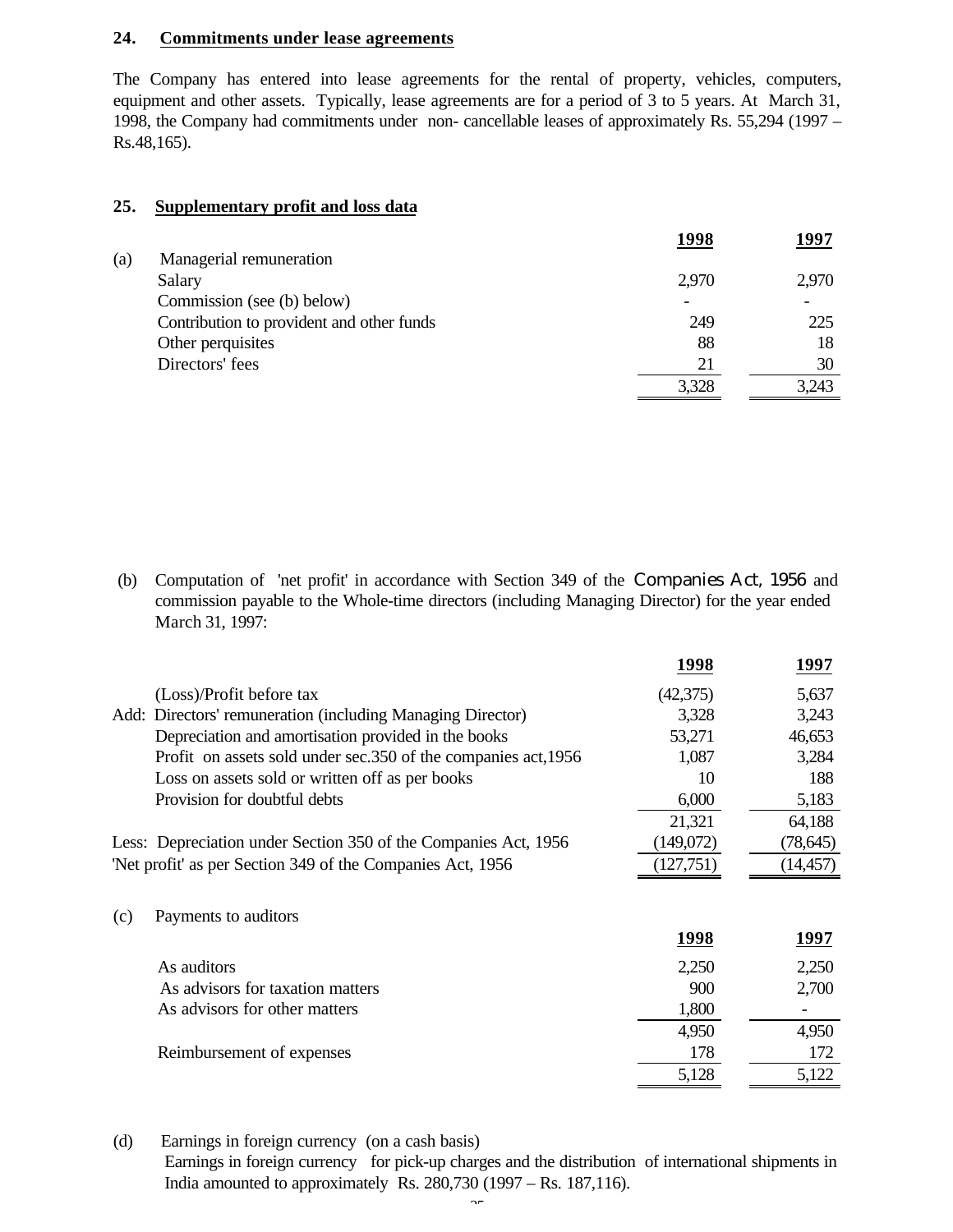|                                                         | 1998    | 1997    |
|---------------------------------------------------------|---------|---------|
| Delivery of shipments                                   | 251,220 | 182,469 |
| Foreign travel                                          | 2,236   | 1,139   |
| Others (including expenses on modification to aircraft) | 5,131   | 54,693  |
|                                                         | 258,587 | 238,301 |

#### **26. Statement of cash flows**

Capital work-in-progress includes cumulative interest capitalised till date of approximately Rs.49,768 1997 – Rs. 20,095).

### **27. Prior year comparatives**

Prior year comparatives have been reclassified to conform with the current year's presentation, wherever applicable.

#### **28. Balance sheet abstract and company's general business profile**

#### **(a) Registration details**

| Registration number | $\div$ 61074     |
|---------------------|------------------|
| State code          | $\therefore$ 11  |
| Balance sheet date  | : March 31, 1998 |

#### **(b) Capital raised during the year**

|   | Nil |
|---|-----|
| ٠ | Nil |
| ٠ | Nil |
|   | Nil |
|   |     |

#### **(c) Position of mobilisation and deployment of funds**

| Total liabilities and |             |
|-----------------------|-------------|
| shareholders funds    | 1,404,600   |
| Total assets          | : 1,404,600 |

### **Sources of funds**

| Paid-up capital              | 88,165  |
|------------------------------|---------|
| Reserves and surplus         | 461,754 |
| Fully convertible debentures | 204,935 |
| Secured loans                | 602,173 |
| Unsecured loans              | 47,573  |